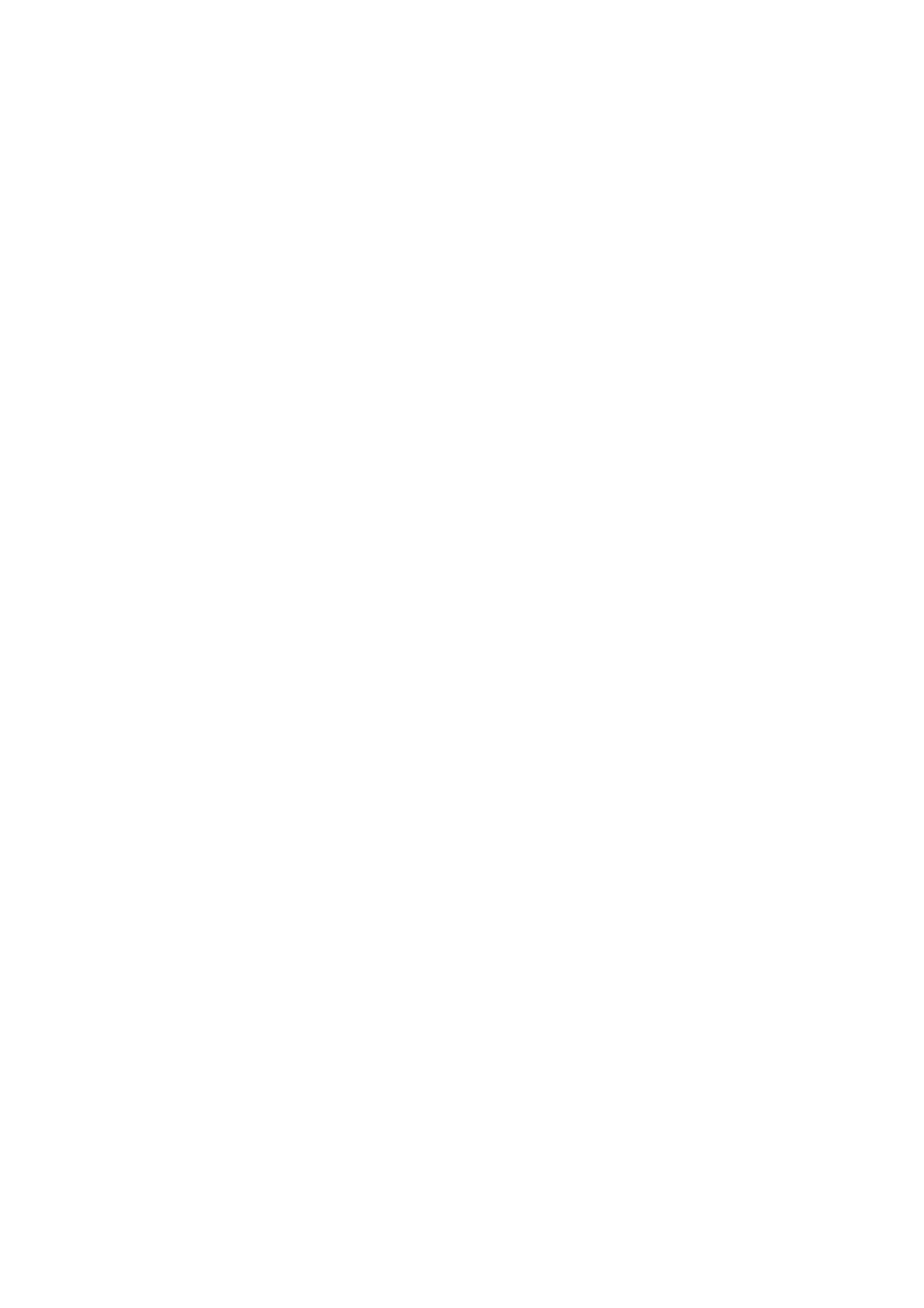# **EUROPEAN UNIVERSITY INSTITUTE MAX WEBER PROGRAMME**

*Social Science as a Vocation - Are Max Weber's Warnings Still Valid?* 

**FRITZ W. SCHARPF**

MAX WEBER LECTURE No. 2007/01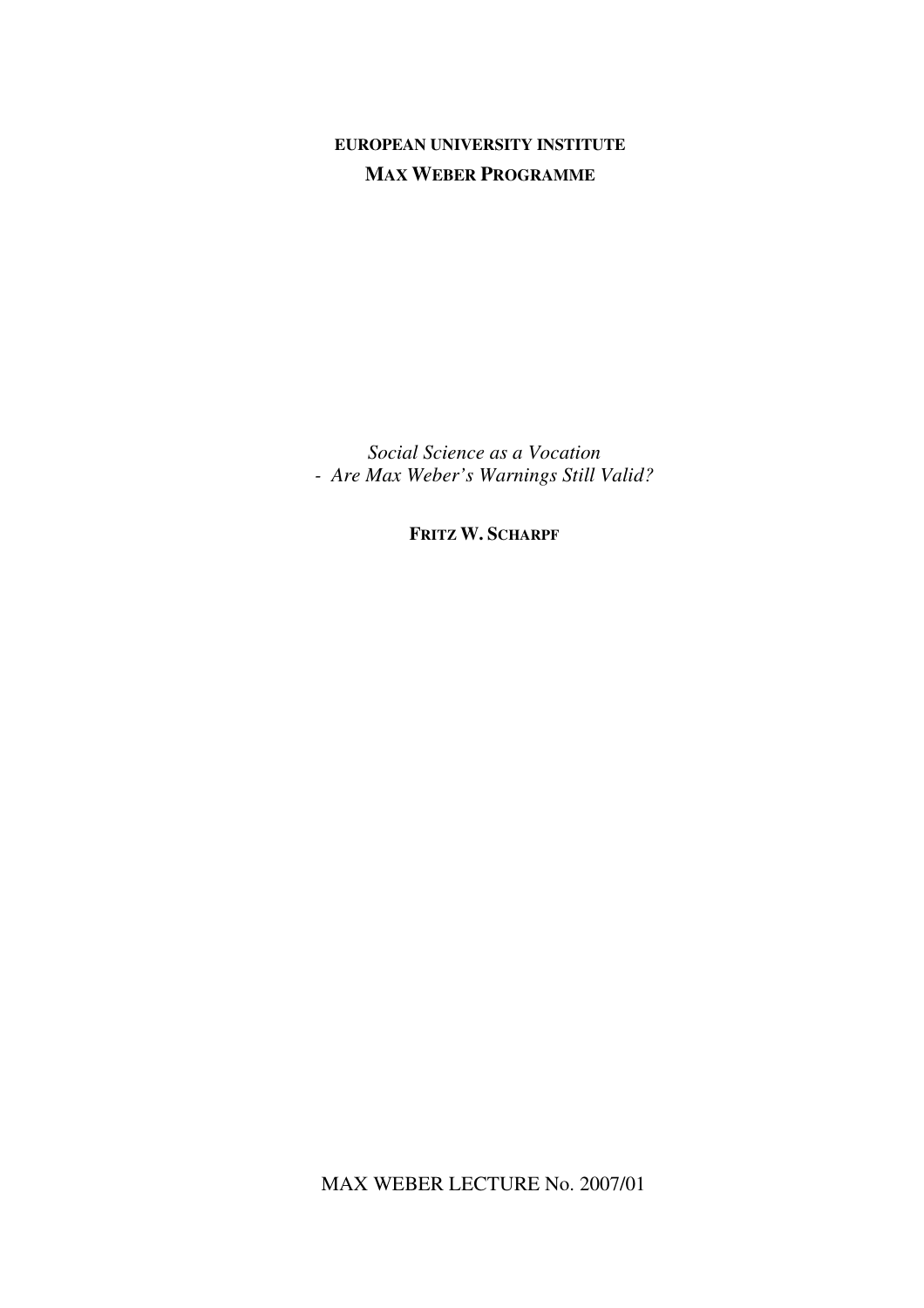This text may be downloaded for personal research purposes only. Any additional reproduction for other purposes, whether in hard copy or electronically, requires the consent of the author(s), editor(s). If cited or quoted, reference should be made to the full name of the author(s), editor(s), the title, the working paper or other series, the year, and the publisher.

The author(s)/editor(s) should inform the Max Weber Programme of the EUI if the paper is to be published elsewhere, and should also assume responsibility for any consequent obligation(s).

ISSN 1830 7736

© 2007 Fritz W. Scharpf

Printed in Italy European University Institute Badia Fiesolana I – 50014 San Domenico di Fiesole (FI) Italy

> http://www.eui.eu/ http://cadmus.eui.eu/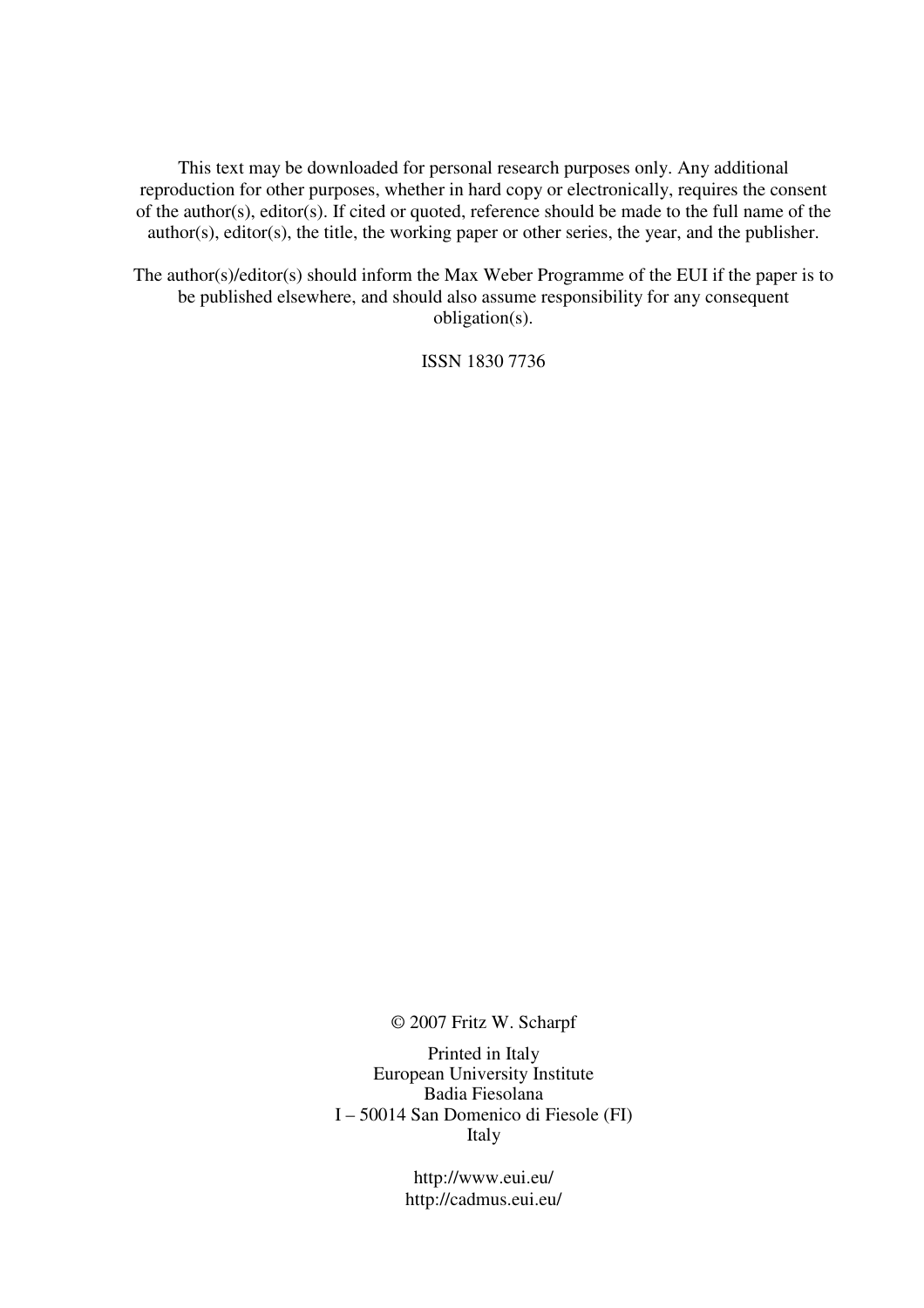*Social Science as a Vocation - Are Max Weber's Warnings Still Valid?* 

## **FRITZ W. SCHARPF**

Max-Planck Institute for Social Sciences, Cologne

Lecture delivered on  $4<sup>th</sup>$  October 2006 Max Weber Programme, Villa La Fonte, European University Institute

#### **Introduction**

At the opening of the Max Weber Postdoctoral Program, I should like to congratulate the European University Institute as well as the European Commission for having created a unique and most valuable opportunity for the next generation of European leaders in the social sciences. And you, the fellows of the program, must of course be congratulated for having been chosen, on the strength of your work, from among hundreds of applicants from all over Europe and beyond. What you can expect is time to look back and to look forward  $-$  time to work out the implications, and to communicate the findings of your doctoral research, time to explore new interests for future research, and time to widen your transnational network of friends and colleagues — and last but not least, time to explore and enjoy the incomparable environment of the Villa La Fonte, of Florence, of Tuscany and of Italy in which you will be privileged to live. At the same time, the EUI will do its best to help you in preparing for an academic career in the European Union and beyond.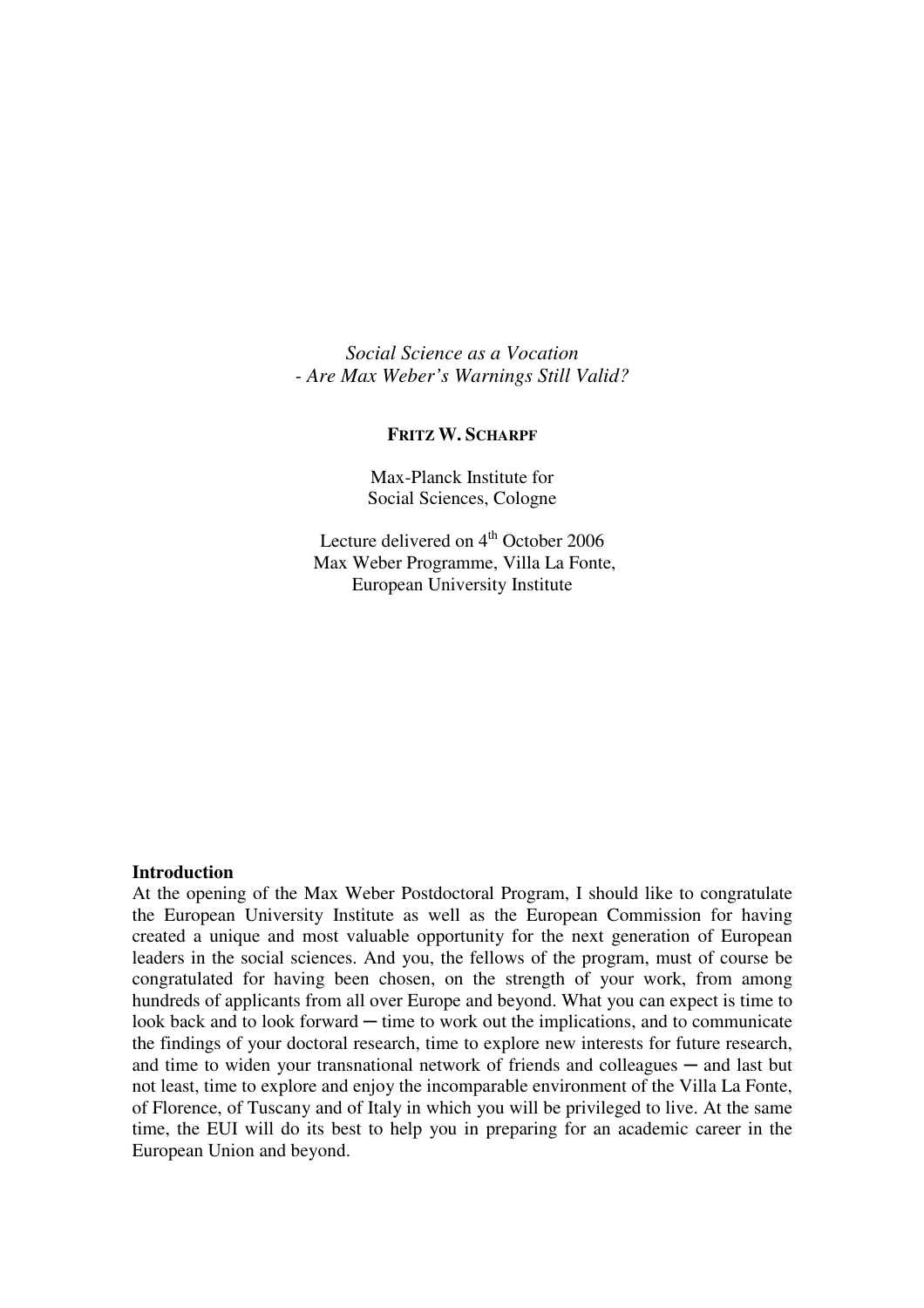But this could also be an opportunity to reflect on your chosen course. A last stop in a roadside café, as it were, before entering the toll road of a career with infrequent and increasingly costly exit opportunities.

Of course you know the destinations that you cannot expect to reach on this highway: If your goal in life had been to get rich, you would have gone into investment banking. If you had wanted to become powerful, you would be struggling toward the top in big government or big business. I also think it most unlikely that you should have chosen an academic career in the social sciences as a way to get famous. But if it is neither wealth, nor power, nor fame  $-$  what could be the valid motive that drives you to choose an academic career in the social sciences?

More than 87 years ago, Max Weber, the patron saint of your program, was addressing the same question in a famous lecture under the title "*Wissenschaft als Beruf*" — which one could variously translate as science or scholarship as a vocation or as a calling  $-$  (Weber 1919/1975). His answer was similar to the counsel which I used to give to students at the crossroads between academe and career options outside: "Unless it is the only thing you can see yourself doing ─ don't go into academic social science." This was serious advice, and it was taken seriously. Some of my most brilliant doctoral students have risen to the top in government, banking or international NGOs. They could have had first-rate academic careers; their dissertations are still frequently cited, but when they look back on their years on the threshold of academe, it is with a certain nostalgia combined with a strong sense of relief: "Thank God I had the good sense and the courage to escape into a life of action." The point is: For young women and men of your intellectual calibre, there are indeed attractive options outside of and beyond academe.

But then, there were others who were in fact wooed into well-paid and highly promising jobs in multinational firms or international organizations. Yet after doing well in these jobs, they decided to return to a post-doc stipend or to the offer of a junior professorship  $-$  which is one of the least well-paid and most insecure positions in German academe. In the light of very attractive alternatives, that is, they had come to realize that research and teaching in the social sciences was truly the only thing they really wanted to do.

But that only pushes us to a further question: What is it that could make you feel that a career in the social sciences is what you most want to do?

You are of course familiar with the downside: low salaries and insecure jobs, at least initially, probably combined with high teaching loads and the burdens of increasingly bureaucratized evaluations. You think you can take that, and you are also not deterred by the glimpses you have seen of the pleasures and frustrations of faculty selfgovernment. Moreover, you have already experienced the joys and the pain of designing your own research project and of organizing what you found into a coherent structure of chapters and verses and, most painful of all, into consecutive and lucid sentences.

If this experience has been mostly joyful for you, you can almost be sure that you didn't dig deep enough and didn't work hard enough in your doctoral research, and that you didn't pay sufficient attention to the importance of lucid communication. By contrast, if the process of producing your dissertation has been an almost unbearable pain, you may be on the right track. But then you should be assured that things will not get any easier with experience. The pain and the insecurity will remain as acute with your fifth book and your fiftieth journal article as it was with the first.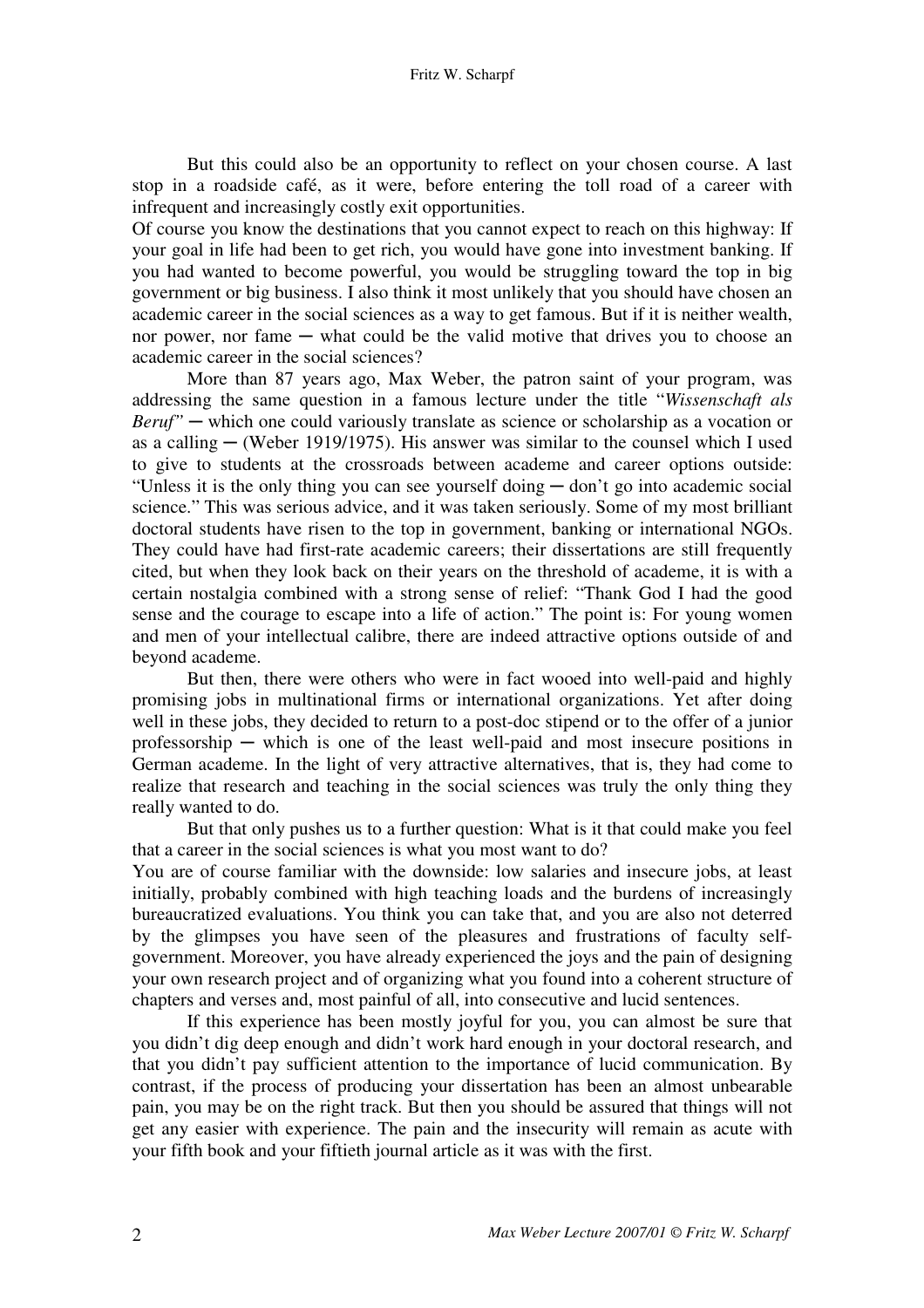So why should you want to do that to yourself? What makes it worth your while to forego the gratifications of wealth, power and fame, and to accept the punishments associated with teaching, research and writing?

In his lecture of 1919, Max Weber gave one emphatic answer to this question: You shouldn't do it, he said, unless the fate of your soul depends on the definitive resolution of scientific puzzles, unless you are driven by the passion to achieve something that will endure for the ages (Weber 1919/1975, 11-12).

"Without this strange intoxication, ridiculed by every outsider; without this passion, this 'thousands of years had to pass before you entered into life, and thousands more expect in silence' — whether or not you will succeed in resolving this puzzle; without this, you have no calling for science and you should do something else" (ibid).<sup>1</sup>

But since he was speaking to students of all disciplines, Weber also acknowledged that his answer would mean different things in different contexts. It seems fully sufficient in the natural sciences. There, objects of research are generally stable, causal relations are assumed to be invariant in time and space, and the analysis of even very complex constellations can often be simplified through the experimental isolation of individual factors. Even though, as Weber noted, work on the frontiers of modern science requires ever increasing specialization, the causal relationships so discovered can be generalized and will endure. Thus even if they may appear minute to the non-specialist, they will be building blocks for the cathedral of cumulative and secure scientific knowledge. In other words, and quite apart from any considerations of practical usefulness, all scientific discoveries will be "worth knowing", and doing science for science's sake appears as a socially respectable and psychologically plausible motive for a lifelong commitment (ibid, 22).

In the humanities and the social sciences, by contrast, for Weber the crucial question is indeed what should be "worth knowing". The reason lies in the ontology of our subject matter which he had spelled out fifteen years before in his essay on "Objectivity in Social Science and Social Policy" (Weber 1904/1949):

"Now, as soon as we attempt to reflect about the way in which life confronts us in immediate concrete situations, it presents an infinite multiplicity of successively and coexistently emerging and disappearing events, both "within" and "outside" ourselves. The absolute infinitude of this multiplicity is seen to remain undiminished even when our attention is focused on a single object, for instance, a concrete act of exchange, as soon as we seriously attempt an exhaustive description of all the individual components of this individual phenomena, to say nothing of explaining it causally" (ibid. 72).

Now of course, the natural world around us is complex as well. So the difference that matters in Weber's view is the absence, or in any case the practical irrelevance, of general laws in the study of social phenomena  $-$  general laws that is, representing simple but stable causal relationships which could then be combined in modular fashion to explain even very complex phenomena. In the absence of such laws, we must conclude, the social sciences are compelled to take a more holistic approach  $-$  which then forces them to confront directly the potential "infinitude" of causal factors and the "multiplicity" of interaction effects among them which, in Weber's view, are characteristic of social interactions.

 $\overline{a}$ <sup>1</sup> Translation by Geerth and Mills (1946), slightly modified.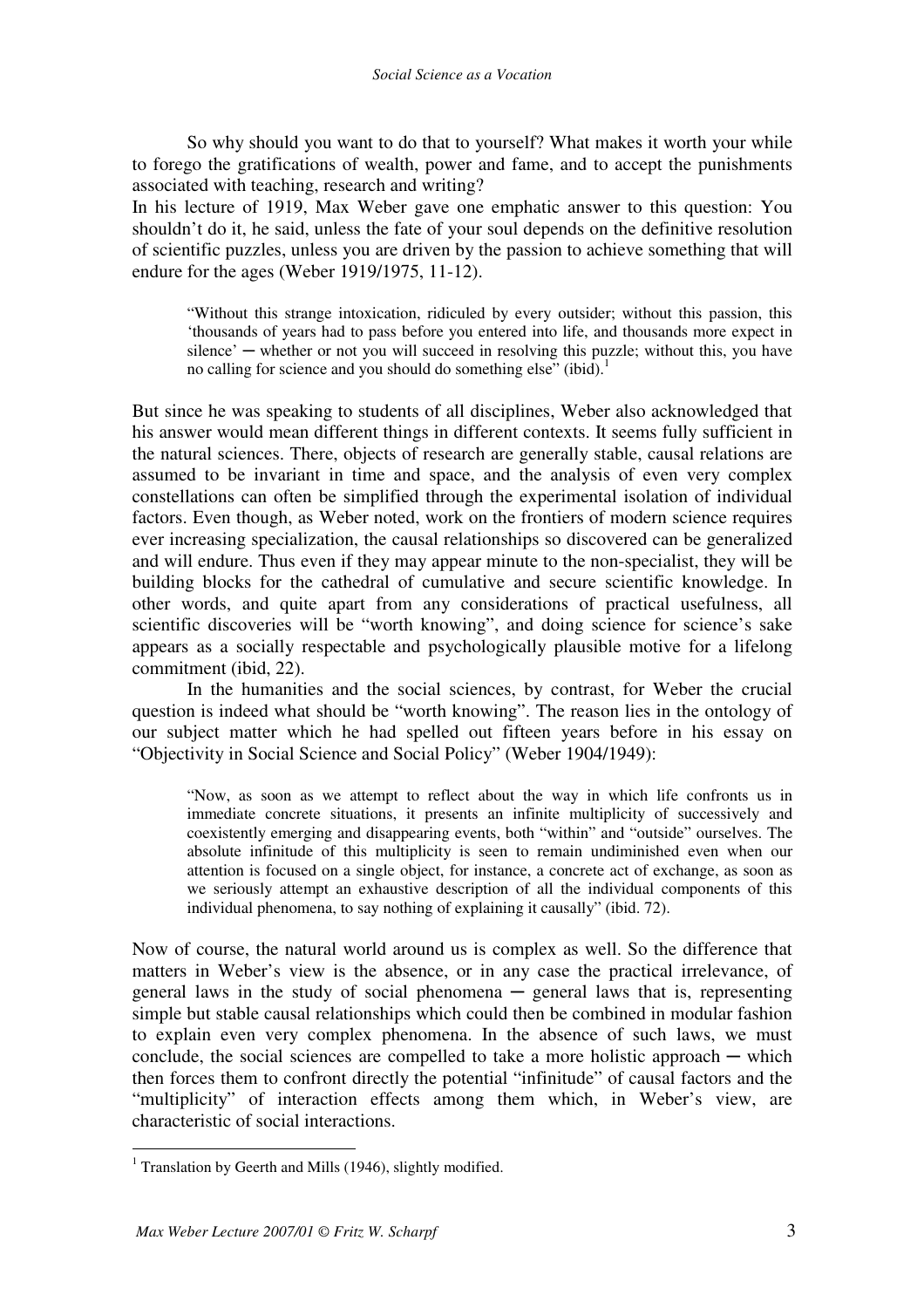For Weber, the need to cope directly with the overwhelming complexity of social phenomena had two fundamental methodological implications:

The first is that the social sciences must necessarily be selective. Since only a finite portion of infinite reality could ever become the object of any scientific investigation, the question of what is "important in the sense of being worthy of being known" (ibid.) must gain crucial importance for social scientists who care about how they spend their lives. In this regard, Weber's response is emphatic: Researchers' choices ought to reflect the culturally shared value orientations of human action and social interactions:

"Only a small portion of existing concrete reality is coloured by our value-conditioned interest and it alone is significant to us. It is significant because it reveals relationships which are important to us due to their connection with our values. Only because and to the extent that this is the case is it worthwhile for us to know it in its individual features" (ibid. 76).

The second implication concerns the conceptual tools social scientists could employ. Weber was convinced that the search for universal causal relationships would be futile. Nevertheless, the social sciences should seek insights of greater generality than could be provided by the historiographic description of unique conditions and interactions. His proposed solution was a holistic approach that would capture the logic of complex social constellations through the construction of "ideal types" (ibid.  $90-104$ ) — a solution to which I will return at the end of this lecture. But before I do so, I will first take up the question raised in the title of this lecture: Should we still have reason to worry about the constraints of social science research that Weber had emphasized a century ago?

# **The Ontology of Social Science Research**

Weber rejected the belief that the social sciences should emulate the natural sciences in their search for law-like generalizations that might ultimately lead to "a system of propositions from which reality can be deduced" (ibid. 73). In his view, "laws are important and valuable in the exact natural sciences, in the measure that those sciences are universally valid." But universal validity was not a meaningful goal for disciplines studying culturally shaped and historically unique objects: "For the knowledge of historical phenomena in their concreteness, the most general laws, because they are most devoid of content are also the least valuable." And, even more emphatically: "In the cultural sciences, the knowledge of the universal or the general is never valuable in itself" (ibid. 80).

But, of course, these warnings were written at the dawn of modern social sciences — long before their practice was transformed from a "calling" into a "vocation" and then into a professional career; and long before the establishment of social-science curricula in which thousands of undergraduate and graduate students are trained each year in research methods and the craft of statistical analyses. They were also written before micro-economic and game-theoretic modelling gained influence on socialscience theories, and before empirical work was facilitated by the wide availability of aggregate statistical data, or of survey and panel data based on individual responses. Moreover, while Weber did make extensive use of descriptive statistics in his empirical work, he could not foresee the progress in inferential statistical methods, including multivariate regressions and pooled time series analyses that have come to dominate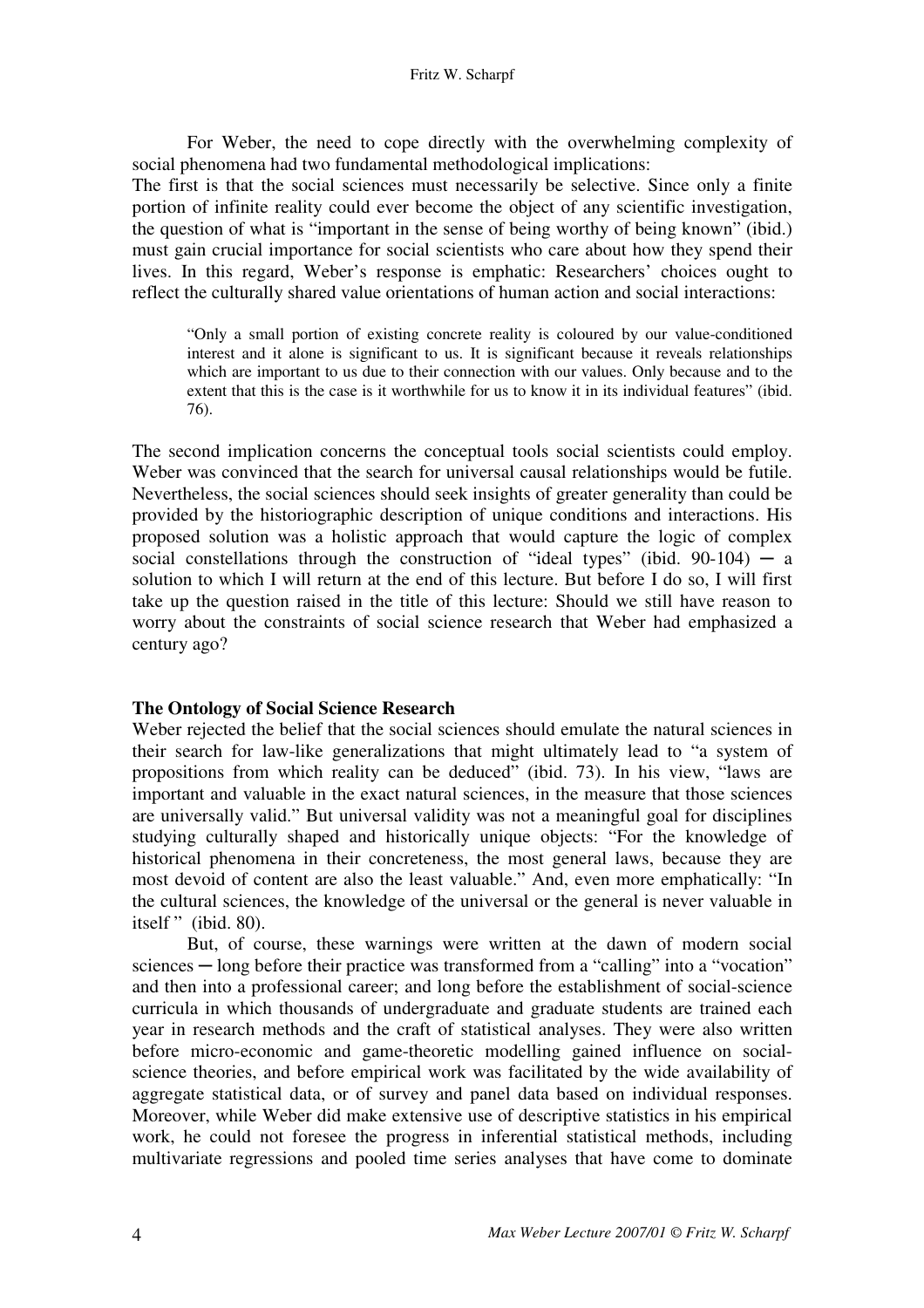quantitative comparative research. And, most importantly, Max Weber did not live to see how the philosophy of science would become dominated by the covering-law dogma of the Vienna School (e.g., Popper 1959, ch. III), and how more and more branches of the social sciences, in seeking the status of a "normal science", did indeed come to define the search for generalized causal relations as their primary aspiration.

Peter Hall (2003) has recently described the continuous spread of this aspiration in comparative research, which became dogmatized, even for qualitative studies based on small numbers of cases, in the standard work of King, Keohane and Verba (1994). However, Hall also pointed to the very limited success of this search for generalized causal relationships. In his own field of comparative political economy, the findings produced by even the most sophisticated multivariate statistical analyses appear to be remarkably unstable and highly sensitive to changes in the cases and time periods covered, and the variables included or ignored. $2$  In his view, this state of affairs reflects a fundamental discrepancy between the correlational approach and the ontology of the field: Multivariate correlations seek to identify the general causal effectiveness of single variables, whereas the field consists of historically contingent social constellations that are characterized by complex interdependence, multiple causation, equifinality, and path dependence.

The solution which Hall proposes would replace correlational studies with a program of "systematic process analysis in multiple cases" (ibid.). That seems good advice as far as it goes. But in my view, Hall's arguments are not radical enough, or do not go far enough, in the ontological dimension  $-$  and for that reason, perhaps paradoxically, I also find him to be too sceptical in the methodological dimension. As will be seen, moreover, my somewhat more optimistic arguments will rely heavily on Hall's own work on the varieties of institutionalist approaches in the social sciences (Hall and Taylor 1998).

On the ontological level, the most fundamental problem of the social sciences is that we are studying phenomena that involve intentional actions of human beings. Undoubtedly, these can and must be considered causal factors which, among others, will bring about a certain effect. But from the researcher's perspective, their place in an analysis of chains of causation differs fundamentally from that of natural factors. In the natural case, the behavior of a factor can be assumed to be completely determined by antecedent conditions and its own invariant reaction function, both of which are in principle accessible to the researcher. Intentional human action, by contrast, is shaped not only by objective antecedent conditions, but also by the actor's perception of these conditions; and responses are shaped not only by quasi-natural reaction functions but also by preferences reflecting the actor's purposes, goals, values or norms.

As social scientists, we need not take sides in recent controversies between brain researchers and philosophers on determinism versus free will (Pauen and Roth 2001). What matters for us is that actors' perceptions and preferences are "subjective"  $-$  in the sense that they cannot be directly observed by others. For all we know, they may be only loosely coupled to the "objective" world, and they may vary from one actor to another. It need not concern us whether some of this variance may be an expression of free choice or whether it is entirely determined by differences in neural networks that are shaped through genetic codes and individual life histories. For us, it is important that we have no way of directly observing actors' subjective perceptions and preferences.

 $\overline{a}$ 

 $2$  The same conclusion is reached by one of the foremost practitioners of quantitative comparative analyses (Kittel and Winner 2005; Kittel 2006).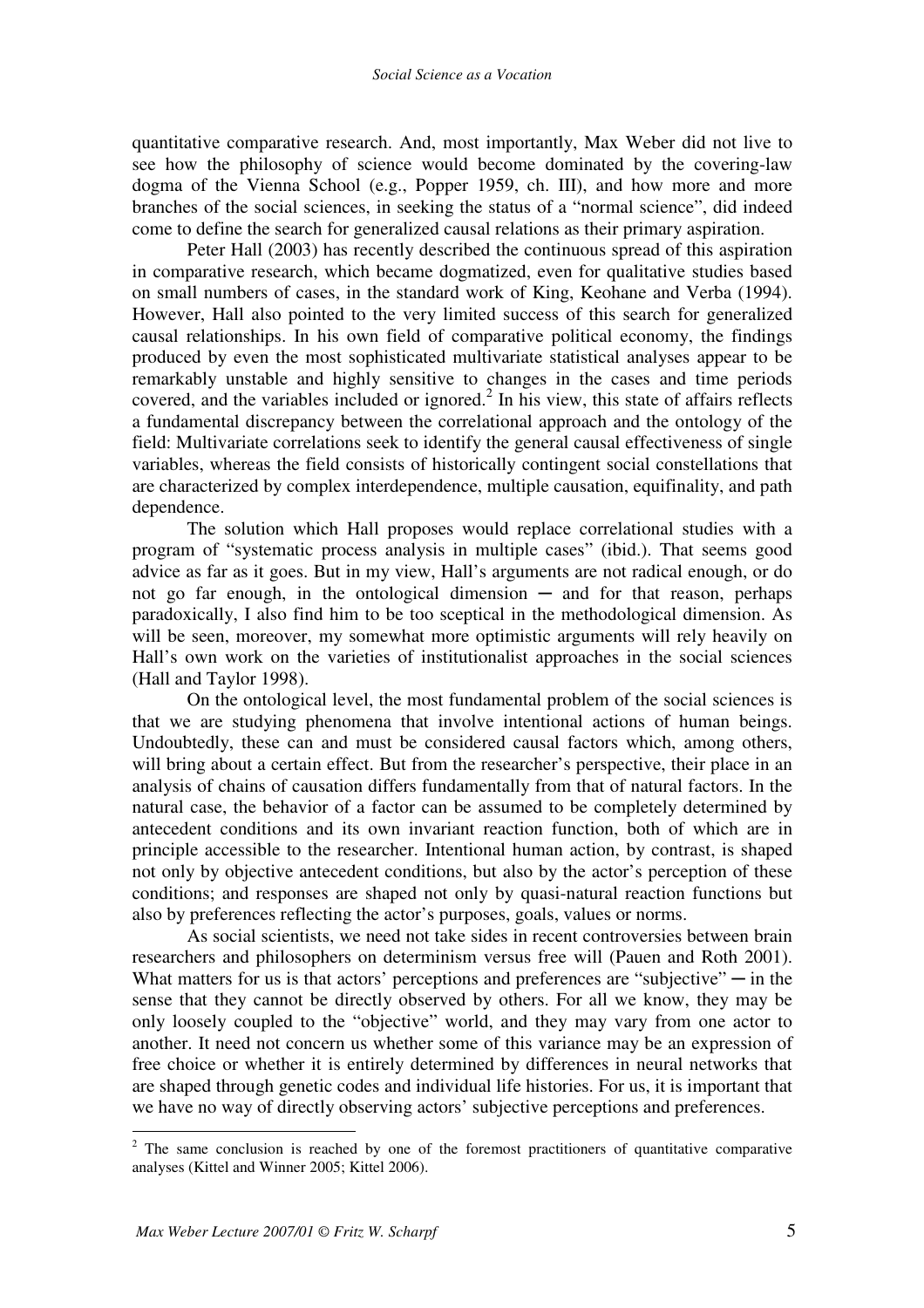#### Fritz W. Scharpf

But the same lack of transparency must affect the actors themselves, who also cannot directly observe each others' perceptions and preferences. Moreover, almost every human being is physically capable of harming and killing any other human being. Thus, if nothing at all could be known about actor intentions, mutual intransparency would create conditions of mutual distrust and fear, justifying cognitive orientations resembling worst-case scenarios and strategic preferences of generalized precaution. Thus, even if social interactions would not amount to a Hobbesian war among all, it can be shown analytically that generalized distrust would still prevent all productive social interactions (Scharpf 1990).

We also know, however, that the *bellum omnium contra omnes* is not waged everywhere, and that not all players in social interactions are invariably committed to playing *maxi-min* strategies. Hence the basic ontological puzzle of the social sciences must be: "What makes society possible?" And the solution of this puzzle is directly linked to the basic methodological question that I wish to discuss here: "What makes social science possible?"

In principle, there are three responses: Neoclassical economics and hard-core rational-choice approaches resolve the ontological problem by defining it away; and they resolve the methodological problem by the use of universal and determinate assumptions about actor preferences and perceptions which do not depend on empirical identification or confirmation.

At the other extreme, historiography and the descriptive social sciences are agnostic about the ontological problem and see no point in resolving it in theoretical terms. Since they are interested in the accurate representation of social reality, rather than in generalizable explanations or predictions, their methodological emphasis is on the quality of the data and the reliability of the methods used in their analysis. It is thanks to these efforts of socials historians, social statisticians, demographers, survey researchers or social geographers that modern societies have the chance of obtaining accurate information about themselves.

In between these extremes, we find those branches of economics, sociology and political science which hope to go beyond description by seeking generalizable explanations and predictions but do not want to resort to the super-heroic assumptions of neoclassical theory. At the theoretical and at the methodological level, therefore, they ─ or should I say, we? ─ cannot avoid dealing directly with the ontological indeterminacy and intransparency of human intentions. As a consequence, we are continuously engaged in meta-theoretical debates about "approaches" or "frameworks" that might nevertheless allow us to expect patterns or regularities that could be generalized beyond the instances immediately observed. To the extent that our various approaches are at all concerned about the micro-level of social interactions, they must refer to mechanisms that might plausibly affect actor perceptions and preferences in such a way that they may become mutually predictable. In current meta-theoretical debates in the social sciences, such mechanisms are primarily discussed under the common label of "institutions". Hence most of the competing "frameworks", "approaches" or "paradigms" are appropriately considered varieties of "institutionalisms".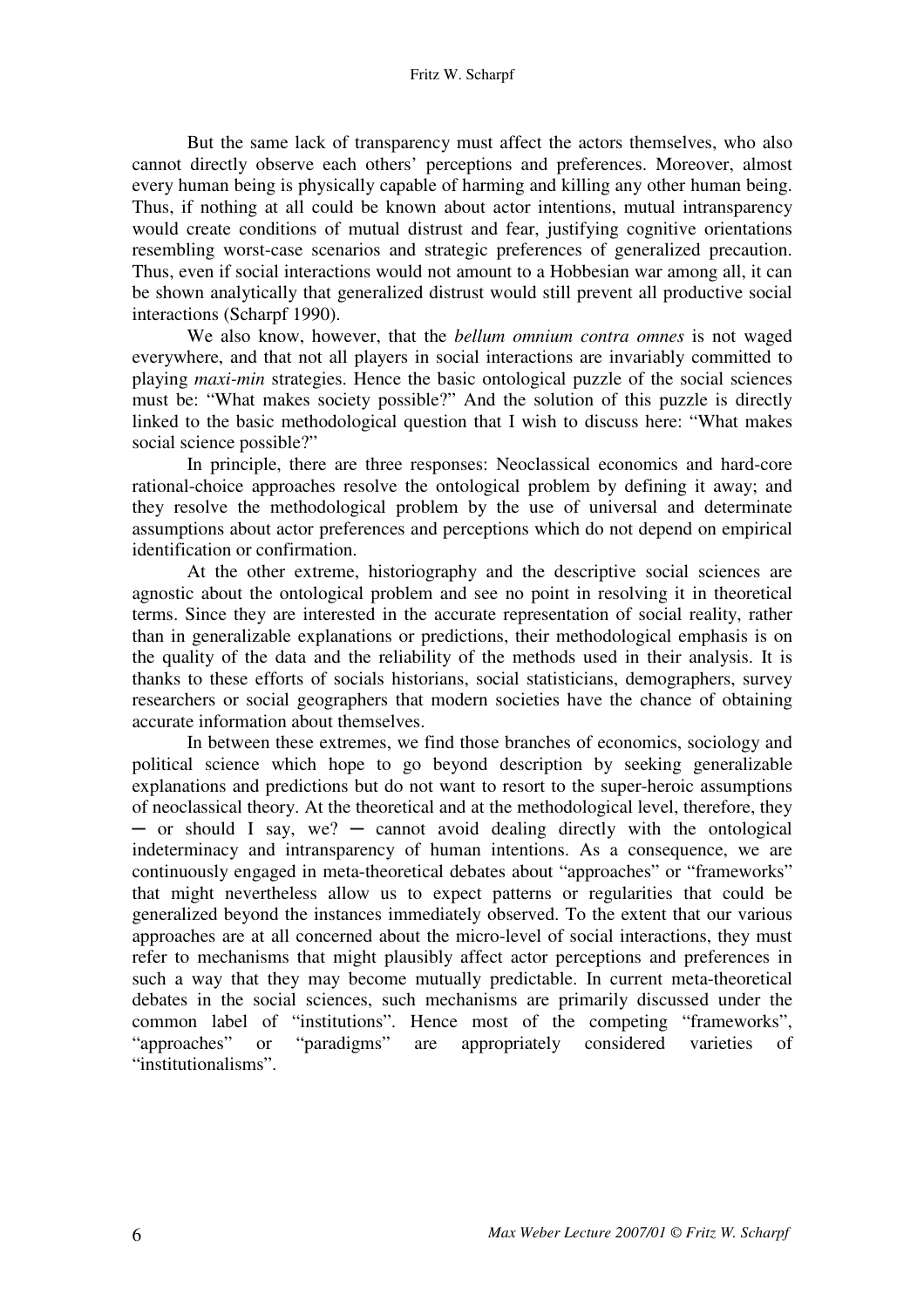# **Varieties of Institutionalisms**

In discussing the differences among approaches that introduce institutions as an explanatory variable, $3$  it seems most useful to start from the neoclassical extreme and to ask which of its assumptions are relaxed, and which institutional mechanisms are introduced for coping with the resultant behavioral indeterminacy.

In institution-free neoclassical theory, actor perceptions are assumed to be accurate representations of objective reality, cognitive capabilities are unlimited; and preferences over outcomes are utility-maximizing and strictly self-interested ─ rather than solidaristic, altruistic, competitive or hostile (Scharpf 1997, 84-89). In economic interactions, moreover, actors seek to maximize narrowly defined economic utility, and they prefer to do so only through engaging in voluntary exchanges.

If these assumptions are granted, intentional action will become a completely transparent and predictable reaction function  $-$  for other actors as well as for the researcher. Moreover, neoclassical economic theory is then able to show that social interactions will constitute ideal markets which will ensure socially optimal outcomes (Arrow and Debreu 1954). Conversely, if one or more of these assumptions are relaxed, transparency, predictability and social optimality are no longer ensured in the theoretical  $model$  — unless they can be replaced by the introduction of plausible and functionally equivalent institutional mechanisms.

Thus, if the assumption of a natural preference for voluntary exchanges is relaxed, the options considered by utility-maximizing actors could also include cheating, bribery, embezzlement, theft, robbery or murder. To maintain the socially benign implications of the model, therefore, the ideal market must at least be complemented by institutions that will effectively discourage economic actors from resorting to these strategies. In contemporary versions of neoclassical theory, this is achieved by adding the protection of "property rights" as another assumption to the model. The empirical weightiness of this assumption, however, and the enormous practical difficulties of approximating it in practice, have become apparent in the "goodgovernance" literature (Weiss 2000; Joerges and Dehousse 2002). In the same vein, if the assumption of complete information and unlimited cognitive capacity is relaxed, the acceptance of "bounded rationality" (Simon 1957; 1972) and of information asymmetries would introduce the possibility of "opportunistic" behaviour which would again undermine the efficiency of market transactions  $-$  and which could only be countered by the introduction of very sophisticated and demanding non-market institutions of economic governance (Williamson 1985). In short, even in its own field of explaining and predicting the behavior of economic subjects in the market, presentday economic theory is thoroughly afflicted with a need for institutional amendments.

What remains unchanged, however, in all variants of economic institutionalism, is the assumption that actors will maximize their own economic utility. In other words, institutions are understood as sanctioned rules creating incentives and disincentives that

<sup>&</sup>lt;sup>3</sup> In the present context, I will treat institutional mechanisms as "independent variables" used to explain and predict the outcomes of social interactions. It is clear that this leaves out a large body of equally significant literature that treats institutions as the dependent variable. Loosely united under the label of "historical institutionalism", this work focuses on the question of how institutions come about, what ensures their stability, and how do institutions change (Schotter 1981; North 1981; 1991; Axelrod 1984; Steinmo et al. 1991; Hall and Taylor 1998; Immergut 1998; Pierson 2000; 2002; Thelen 2002; Streeck and Thelen 2005; Schmidt 2006). Since institutions are also man-made, however, the explanations proposed here will again refer to the mechanisms suggested by the rational-choice and sociological variants of institutionalism discussed in the text.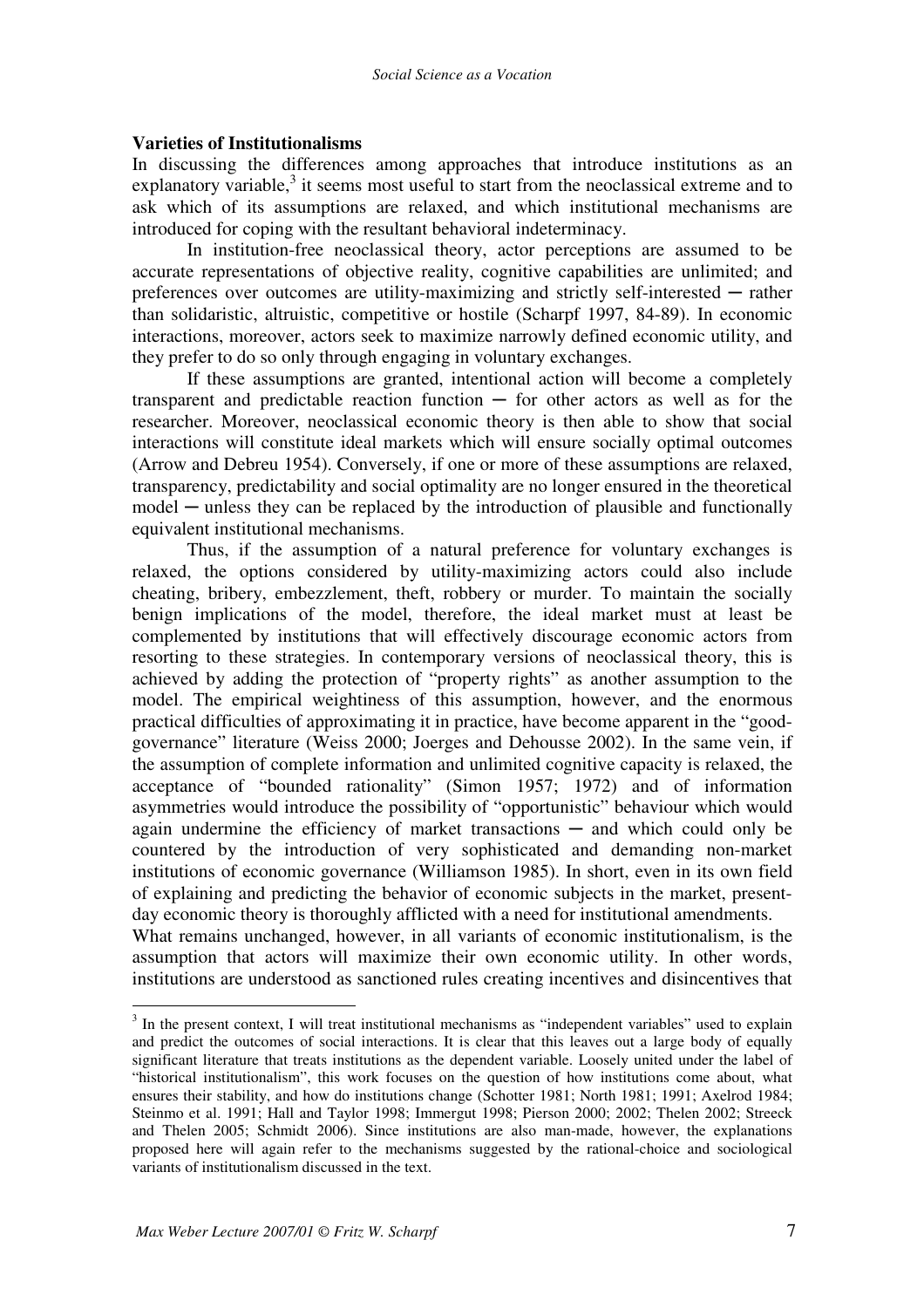will only affect actors' "preferences over strategy" but not their underlying "preference over outcomes". For generic *rational-choice institutionalism*, however, which tries to apply the economic model to social and political interactions beyond the narrowly defined economic domain, the identification of actor preferences must be a major conceptual challenge.

At the one extreme, "hard" versions of the economic theory of politics continue to assume rational and self-interested actors maximizing their economic utility  $-$  which will then support theories of predatory government (Levi 1988), rent-seeking politicians (McCormick and Tollison 1981), budget-maximizing bureaucracy (Niskanen 1971), and a plethora of other models of "government failure" (Brunsson 1989; LeGrand 1991). By the same token, unfortunately, it is also hard to see which type of actors could implement the institutional remedies which normative public-choice theory proposes (Buchanan 1986; 1993).

At the other extreme, "soft" versions of the rational-choice approach maintain the rationality postulate but make no a-priori assumptions about the type of utility actors are expected to maximize. As in historiography, therefore, preferences must be determined empirically in the individual case in order to construct rational-choice explanations. Given the difficulties of obtaining valid information about true actor preferences, however, the temptation seems great to take actual behavior (which expresses preferences over strategies under given circumstances) as an expression of preferences over outcomes. At the conceptual level, this is of course wrong. At the methodological level, nevertheless, "revealed preference theory" has attained respectability in the economics of consumer behavior (Houthakker 1950). If generally applied, however, it would allow rational-choice explanations to degenerate into mere tautologies (Hausman 1992): Actors do what they do because they have a preference for doing it.

Theoretically more ambitious, and empirically more helpful, are sociologically sophisticated versions of rational-choice institutionalism which advocate the use of roletheoretic definitions of preferences. Following Adam Smith, they assume a universal self-interest in physical well-being and social recognition. In order to become empirically useful, however, this abstract self-interest needs to be translated into rolespecific preferences by a "social production function" (Lindenberg 1989; 2001): If you are a doctor in private practice, your best way to achieve well-being and social recognition is to take good care of your patients. As a first approximation, similar rolespecific preferences may be plausibly defined for union leaders, lobbyists, central bankers, bureaucrats or partisan politicians  $-$  even if we do not (yet) have empirical information at the level of individual actors. By the same logic, employees may be assumed to pursue organizational goals if their personal preferences are neutralized through the employment contract (Simon 1951).

At the same time, sophisticated rational-choice institutionalism has also modified the cognitive assumptions of neoclassical economics. It adopted not only Herbert Simon's propositions on "bounded rationality" and the search for "satisficing" solutions, but also his concept of "selective perception"  $-$  which suggests role-specific differences in how limited capacities for attention are in fact allocated (Dearborn and Simon 1958): Central bankers and union leaders will pay attention to different types of information. Moreover, the recent rational-choice literature has also incorporated the social-psychological concept of "framing" according to which actors may interpret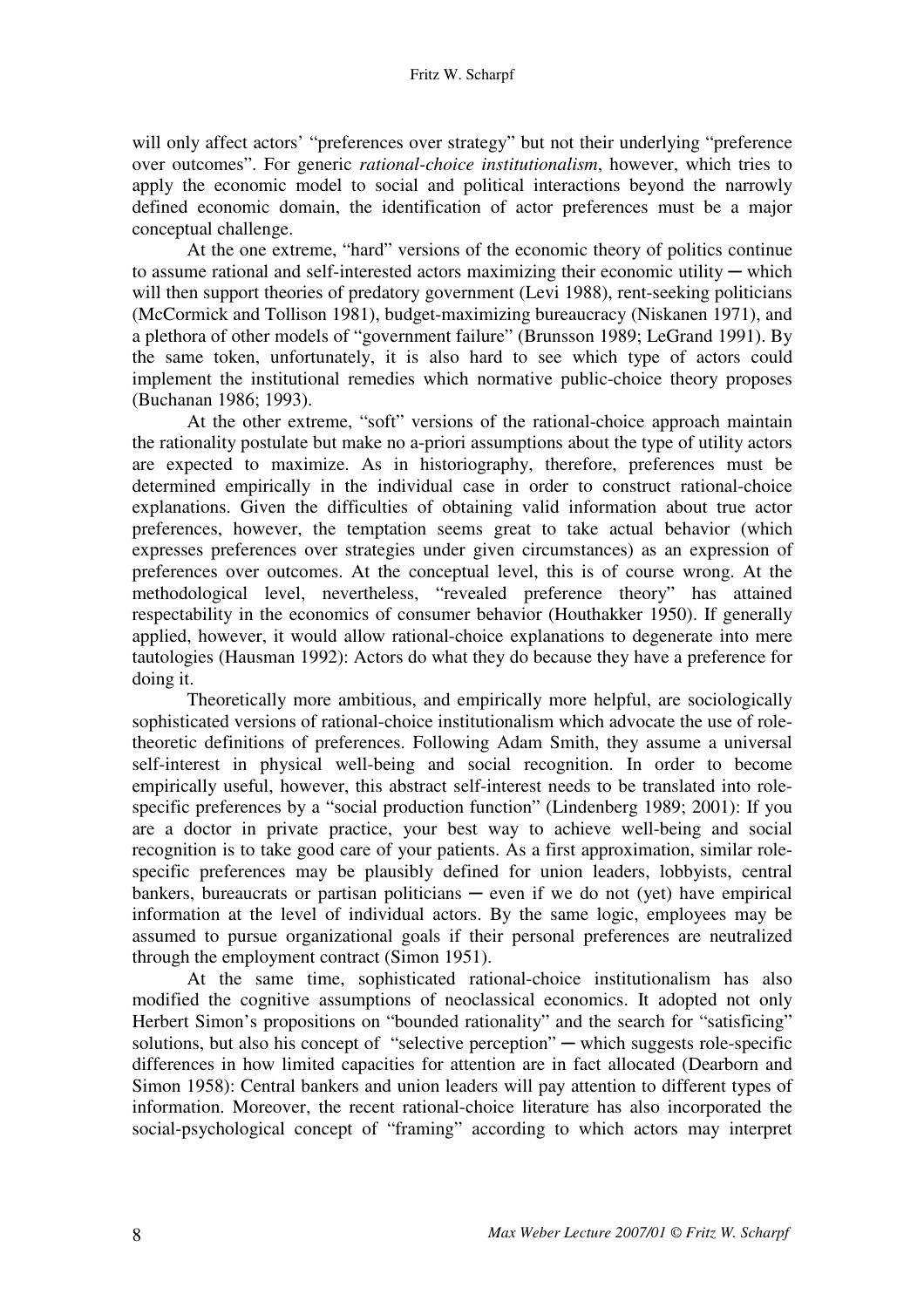given data and events in radically different ways in the context of specific roles and institutional settings (Goffman 1974; Esser 1990; Lindenberg 1993).

From the perspective of the empirical researcher, sophisticated rational-choice institutionalism has considerable comparative advantages: It is less unrealistic than the hard-core rational-choice approach, but it still avoids the need to obtain information on individual preferences and perceptions in every case. The information it uses to specify role-specific influences on perceptions and self-interested preferences should be common knowledge among the actors themselves and, for that reason, available to the researcher as well. In other words, this approach permits the formulation of plausible explanatory hypotheses and predictions on the basis of limited and relatively accessible empirical information.

At the theoretical level, however, all variants of rational-choice institutionalism protect the core concept of self-interested actors who are trying (within the bounds of their rationality) to do as best as they can under the prevailing constraints. Among these are not only the available resources and external conditions, but also the institutional framework within which interactions take place. As a consequence, the concept of institutions must also remain a "lean" one, staying close to the core notion of formal or informal rules that are associated with positive or negative sanctions. They provide a "structure of incentives" which will ─ together with external constraints and opportunities ─ determine the translation of fixed "outcome preferences" into "strategic preferences" for particular courses of action. If these are known, game-theoretic analyses will then allow the explanation and prediction of the outcomes of social interaction (Scharpf 1997).

In Max Weber's terms, therefore, even the sophisticated versions of rationalchoice institutionalism will only theorize the mode of "purpose-rational action", but must ignore his equally plausible conceptualizations of "value rational", "traditional" or "affective" action orientations (Weber 1921/1972, 12-13). In the current institutionalist literature, this gap is at least partly<sup>4</sup> filled by a variety of approaches which are loosely summarized under the label of "sociological institutionalism" (Meyer and Scott 1983; March and Olsen 1989; Powell and DiMaggio 1991). From this perspective, institutions appear not merely as external incentives and constraints influencing the choices of selfinterested actors, but they may directly define what actors seek to attain and how they see the world. In other words, they provide a more radical, and non-individualistic answer to the ontological puzzle of the social sciences: Societies are possible because the basic indeterminacy and intransparency of human intentions is overcome through the institutional determination of actor preferences and perceptions.

There is no question that factors included in this "thick" understanding of institutions may indeed shape human actions and social interactions. On the one hand, Weber's "traditional" action has by no means disappeared in modern societies where much interaction reflects unquestioned "routines" and "standard operating procedures", rather than the calculated choices among alternative options presupposed by rational models. On the other hand, we need not remind ourselves of the daily news about suicide bombers to acknowledge that narrow self-interest is not the only value that may motivate human action.<sup>5</sup> On the cognitive side, similarly, sociological institutionalism

 $\overline{a}$ 

<sup>&</sup>lt;sup>4</sup> The last category, affective action orientation, is under-explored in the social science literature. But see, Flam 1998; 2002; Elster 1999.

<sup>&</sup>lt;sup>5</sup> But whereas Max Weber's "value-rational action" had emphasized personal, and perhaps idiosyncratic value commitments, sociological institutionalism refers to socially defined "norms of appropriate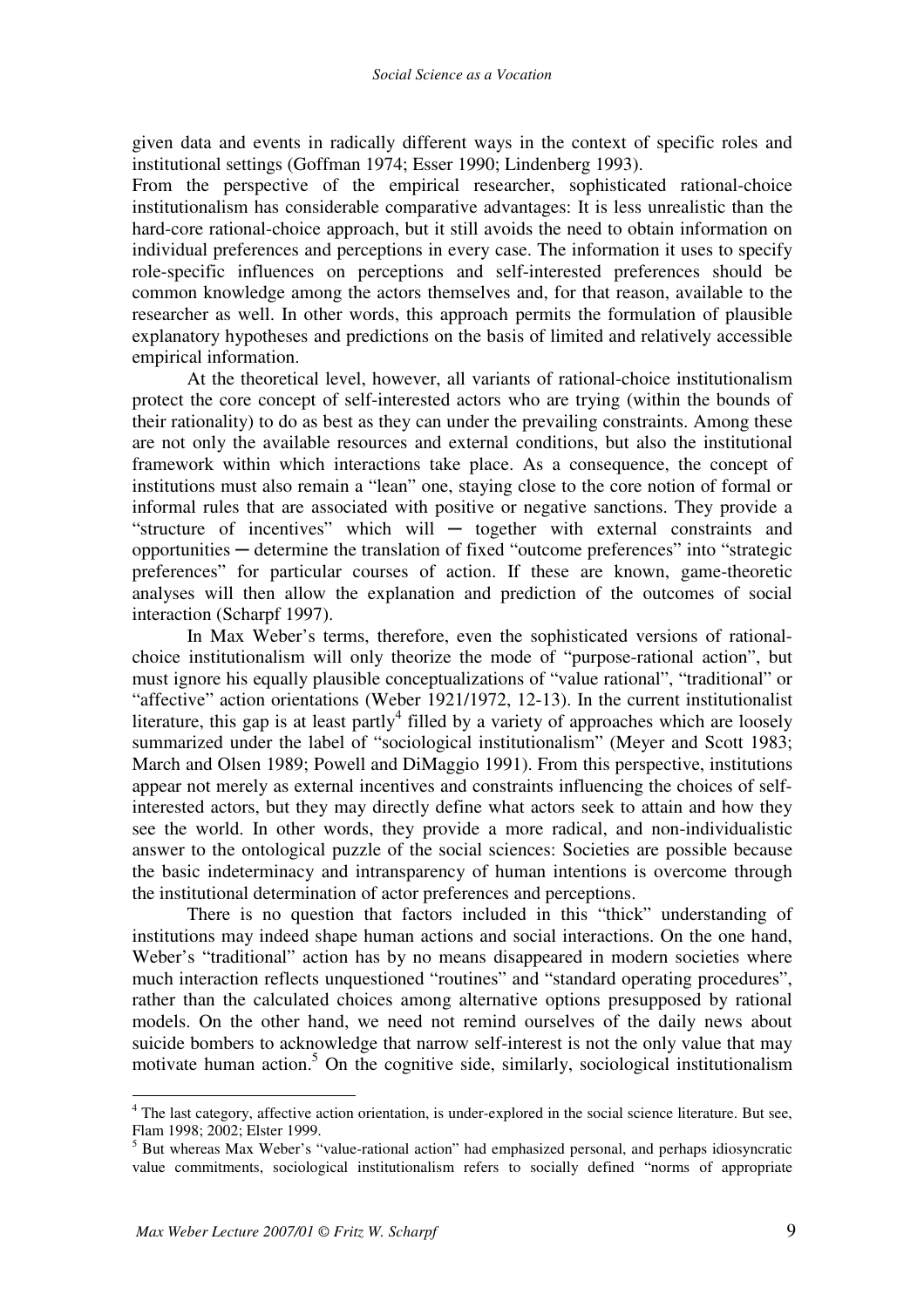postulates a "social construction of reality" (Berger and Luckmann 1966): Through socialization and communication, the subjective, mutually intransparent and potentially incompatible perceptions of individual actors are harmonized into shared and mutually taken-for-granted world views that facilitate mutual predictability, trust and social coordination.

At the pragmatic level, the potential contribution of sociological institutionalism seems to gain in importance in contemporary social science research. Comparative studies that extend beyond the confines of modern, secularized Western societies obviously need to identify the effects of culturally specific normative and cognitive orientations; and the same is true of research focusing on multi-cultural interactions inside national societies. At the same time, however, the inclusiveness of the definitions used, and the fuzziness of the concepts employed, makes it difficult to determine the conceptual cores, and the theoretical implications, of propositions advanced in normoriented, ideas-oriented, discourse-oriented, or broadly social-constructivist versions of sociological institutionalism.<sup>6</sup>

Moreover, even if the mechanisms were clearly specified, their causal effectiveness is not easily assessed (Schmidt 2000). On the one hand, the presumed causal arrow may be reversed. Actors know how to justify what they are doing. Moreover they may avoid the psychological discomforts of "cognitive dissonance" (Festinger 1957) by adjusting their (subjectively honest) beliefs to fit their actions. On the other hand, the postulated link between actions and professed beliefs may not exist at all. Communicated values may be no more than what game theorists call "cheap talk" or manifestations of culturally or politically required hypocrisy (Krasner 1999; Iankova and Katzenstein 2003).

This should not be used as a theoretical argument against hypotheses derived from sociological institutionalism. But it suggests that their convincing use in empirical research is likely to depend on sophisticated and demanding research designs. More tentatively, it might also imply a pragmatic preference for beginning major research by exploring the explanatory power of less information-intensive hypotheses derived from reasonably sophisticated versions of rational-choice institutionalism. If these explanations seem to fit, we could leave it at that and go to other interesting research problems. If they do not fit observations, we could take a step or two downward on Lindenberg's (1991) ladder of "declining abstractions" and seek more narrowly focused pointers to role-specific preferences and perceptions. If these fail as well, we will at least know that we have an *explanandum* that may need to be explained by more research-intensive, and empirically less robust, hypotheses derived from sociological institutionalism.

# **Institutionalism and the Possibility of Embedded Generalizations**

So how does the variety of institutional approaches allow us to deal with the ontological and methodological problems we have to face? They all suggest institutional mechanisms that could reduce the basic indeterminacy and intransparency of human intentions by constraining or shaping actor options, preferences and perceptions. If, where and when these mechanisms are effective, they can be expected to increase

<u>.</u>

behavior" (March and Olsen 1989) that may override the self-interested orientations as well as the personal beliefs of individual actors.

 $6$  For an ambitious and convincing effort at classification, see Schmidt (2006).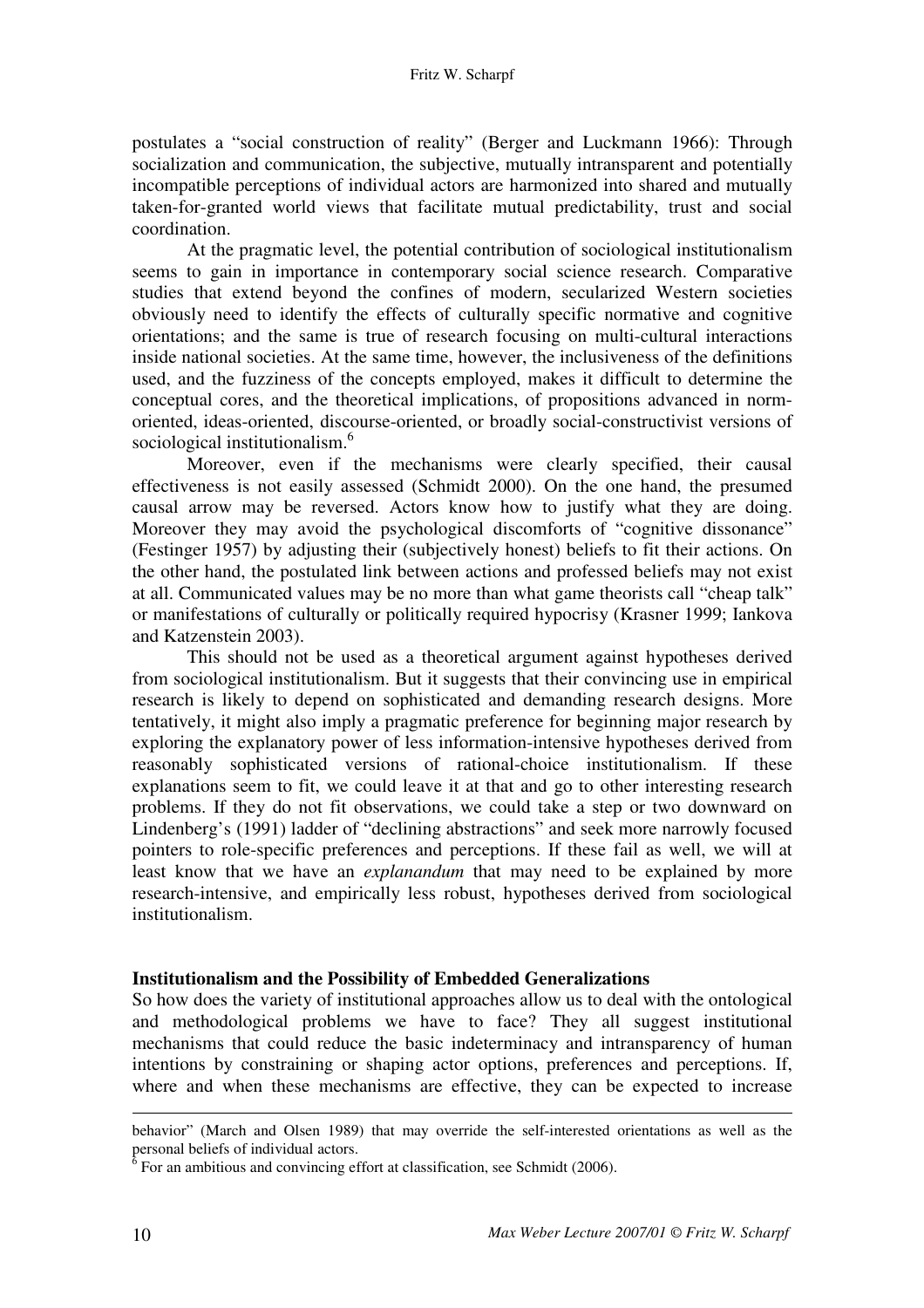mutual predictability among the actors involved, and thus provide solutions to the ontological puzzle of "what makes society possible?" By the same token, these mechanisms can also be expected to create behavioral regularities that can be observed in empirical research. Moreover, since the mechanisms themselves  $-e.g.,$  sanctioned rules or culturally defined norms and beliefs  $-$  are in principle accessible to the researcher as well, they can be used as theoretically-based arguments in social-science explanations of the observed regularities. In other words, institutional mechanisms may support law-like generalizations and thus may also provide the answer to the methodological question of "what makes social science possible?".

But these were conditional statements, introduced by "if, where and when these mechanisms are effective." Of these, the if-condition appears to me least problematical. I see no reason to doubt that all of the mechanisms specified by the variants of rational choice institutionalism, sociological institutionalism, social constructivism or discourse theory may in fact be able to influence actor perceptions and preferences in predictable  $ways - just$  as we have no reason to doubt that Max Weber's conceptualizations of purpose-rational, value-rational, traditional and affective action represent modalities that may occur in the real world. At the level of meta-theoretical discussions, therefore, I see no reason to take sides, to dogmatize one of them, or to play off one against the other. They are all valuable elements in our tool kit of potential explanatory factors. Instead, it would be very useful to engage in discussions about the real-world conditions in which one or the other framework would be most usefully applied.

More important, in light of the questions from which I started, are the "where and when conditions" of institutionalist explanations. Obviously, all of the institutional mechanisms discussed are man-made — a product either of evolutionary processes or of purposeful design, and most likely of both. In any case, their content and their effectiveness will differ in time and place. As a consequence, the explanatory power of institutionalist hypotheses will also be limited by the empirical domains of the specific mechanisms identified. For example, even if we confine ourselves to parliamentary institutions and to the rational-choice definition of formal, sanctioned rules as structures of incentives, these will differ so much between the American House of Representatives, the British House of Commons, the German Bundestag or the European Parliament, that we should not hope for a universal theory of parliamentary behavior. And the domains of expected regularities will be still further reduced if we need to add "sociological-institutionalist" hypotheses that depend on the norms of appropriate behavior in Swedish bourgeois parliamentary parties in the 1960s or the German Green party in the mid  $1980s -$  as distinguished from norms that were effective in the late 1990s in both cases.

In other words, institutional mechanisms will indeed allow us to expect behavioral regularities, and to formulate and test explanatory hypotheses that claim validity beyond the individual case. In that sense, they will allow us to go beyond the reconstruction of individual interactions through Max Weber's method of "emphatic understanding" (Abel 1948), or the methods of "process tracing" (George 1979) or "systematic process analysis" (Hall 2003). But our generalizations will always be institutionally embedded. Hence they will at best amount to what the late James Coleman called "sometimes-true theories" (1964, 516-519) whose scope is limited in time and space to the empirical domain of the underlying institutional mechanism. Moreover, in using such theories, we need to be always alert to the possibilities of institutional change. Institutions affect human choices, but they cannot fully determine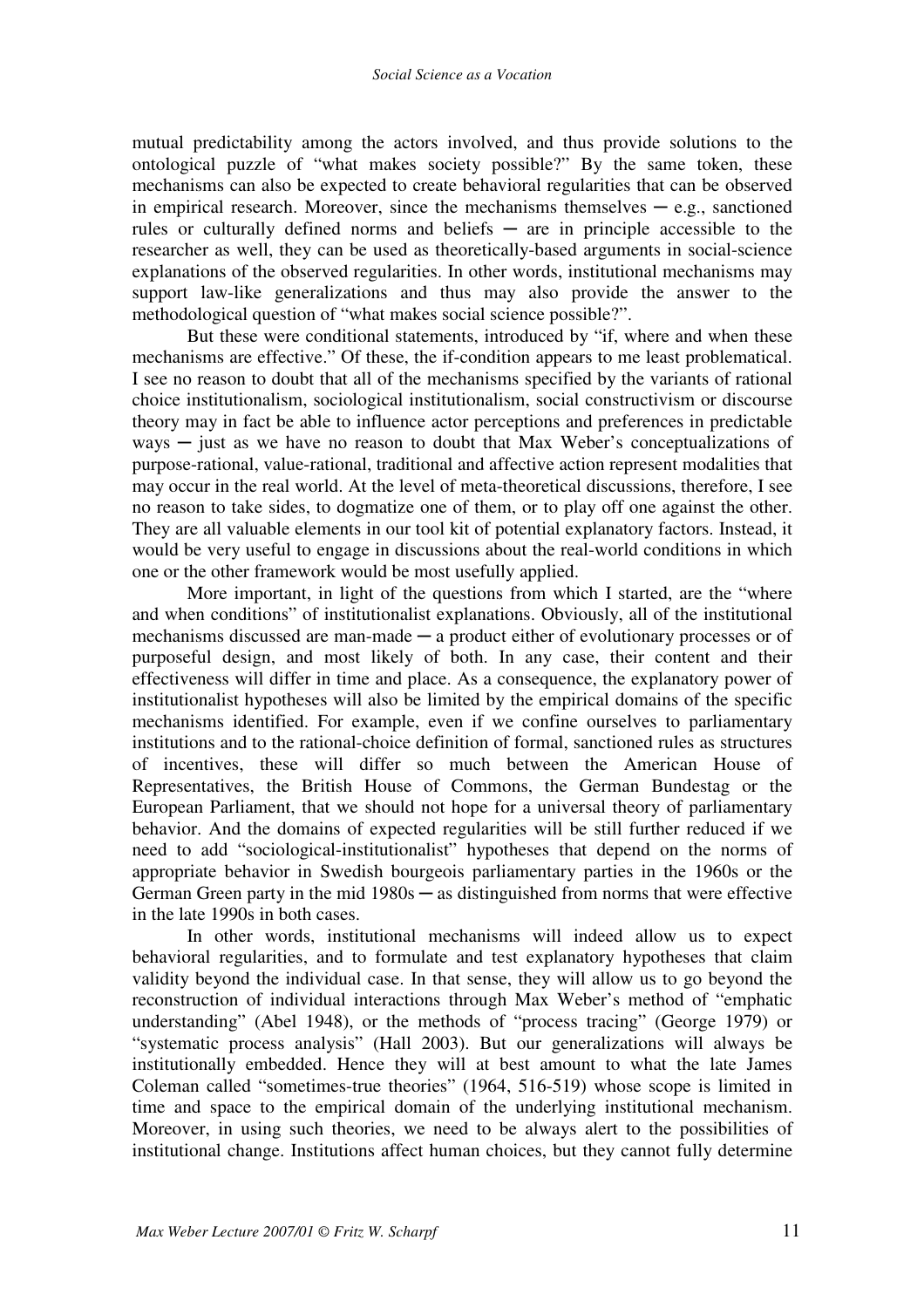them. Being the product of human interactions, they continue to be shaped by further interactions which may either reinforce or erode their causal effectiveness (Streeck and Thelen 2005).

In any case, being sometimes true, our institutionally-based generalizations will also be wrong most of the time. In order to be considered valid theories, therefore, generalized statements would have to specify not only the external antecedent conditions, but also the domains of the specific institutional mechanisms that are supposed to explain the observed regularities. In practice, however, precise domains in which explanations are in fact valid are difficult to identify and cumbersome to specify. As a consequence, research findings are frequently formulated in over-generalized language, and they are almost always read without proper attention to their antecedent conditions and institutional domains. Other researchers, working in different fields, will then consider these findings disconfirmed, and proceed to report their own findings in, again, excessively generalized fashion. It is this unending cycle of over-generalized theories and equally over-generalized falsification that prevents the social sciences from realizing even their limited chances of cumulative progress.

Yet even if these mistakes are avoided, the embedded generalizations that we may identify are likely to be in the nature of single-factor theories predicting the effect of a particular institutional mechanism under *ceteris-paribus* conditions. We know, however, that these effects will be modified by variations in the external conditions and by the interaction with different institutional mechanisms operating at the same time. If we are interested in full explanations and valid predictions, therefore, we need to take these interaction effects into account.

We could do so case-by-case by using our partial theories to explain longer and more complex chains of social interactions in the spirit of "analytic narratives" (Bates et al. 1998) or of Peter Hall's (2003) "systematic process analysis". A more holistic and structural approach would require the stylized reconstruction of more complex institutional configurations. To take an example: A structural model of interactions in Swedish economic and labor market policy in the 1960s would at least have to include the following elements: A high-growth international environment; the institutional preponderance of the "power resources of the labor movement" (Korpi 1983; Esping-Andersen 1985); normative actor preferences shaped by a strong commitment to full employment and equality; and cognitive orientations defined by the "Rehn-Meidner model" (Meidner and Hedborg 1984) that combined Keynesian macro-economics, solidaristic wage bargaining and active-labor-market policies. As long as all these elements were present, a great variety of interactions could be perfectly explained and predicted (Scharpf 1991, ch. 6).

In similar fashion, authors in comparative political systems and comparative political economy have proposed a variety of complex models to characterize configurations of interacting institutional mechanisms. Among the well-known examples are the Lijphart's (1999) "Westminster" and "consensus" models of parliamentary democracy; Schmitter's (1979) comparison of "pluralist" and "neocorporatist" modes of interest intermediation; Esping-Andersen's (1990) "Three Worlds of Welfare Capitalism"; Hall and Soskice's (2001) varieties of "liberal" and "coordinated" capitalism, and perhaps even the modes of "intergovernmental", "jointdecision" and "supranational-hierarchical" policy making in the EU (Scharpf 2001).

All of these models have their origin in the reconstruction of interacting influences in a particular historical and institutional setting. Here, their explanatory power is at a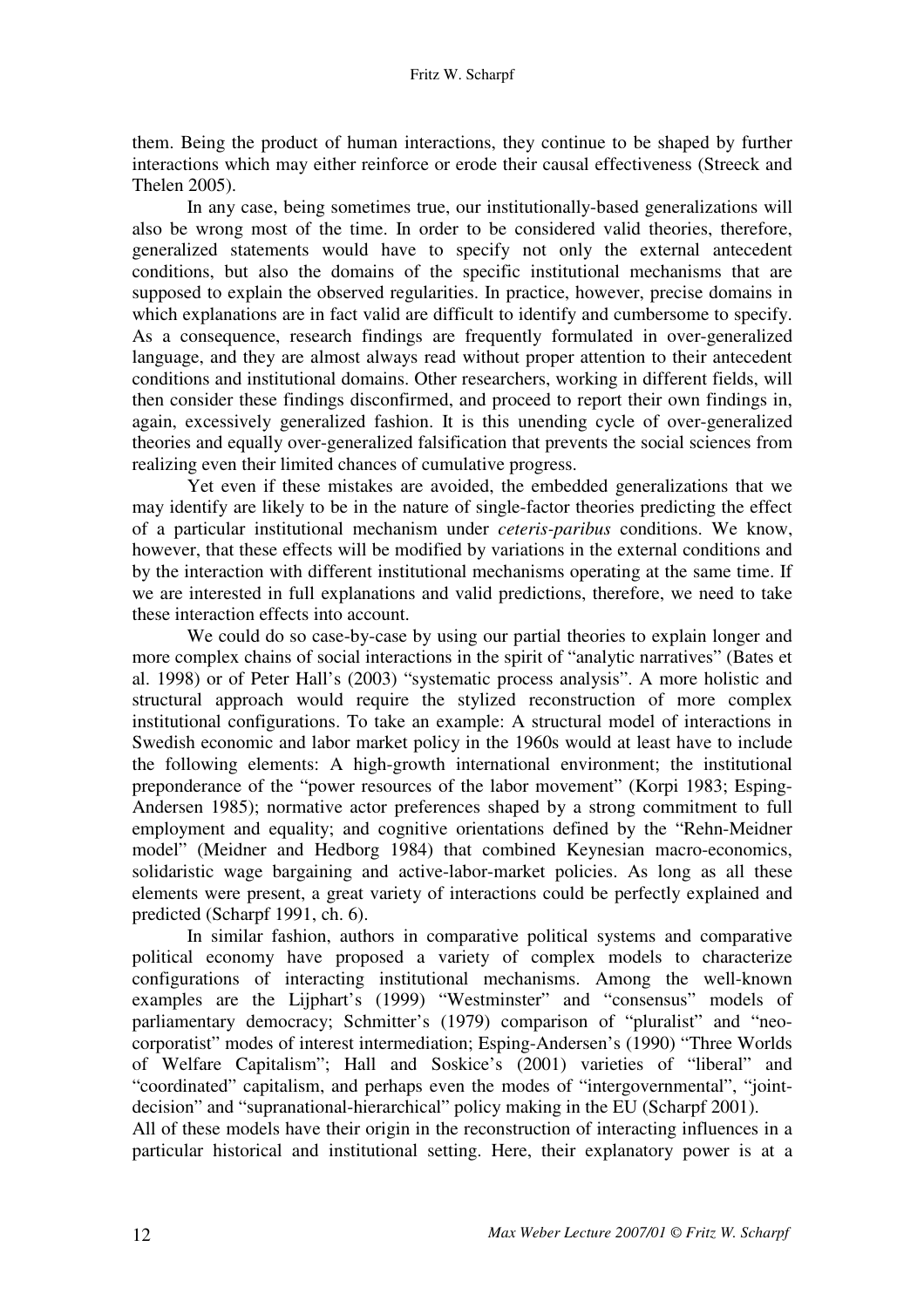maximum. But since they are generally formulated at a more abstract level as simplified and internally coherent "ideal types" of the original constellation, they may be applied beyond the original domain. In that case, however, we should remind ourselves of Max Weber's own critical assessment of the ideal-type concept which he introduced (Weber 1904/1949, 101-102): These stylized conceptualizations are misused when employed as a general theory, but extremely useful as heuristic tools to identify characteristic features as well as the specific factors that distinguish the case at hand from the model.

# **Conclusion**

To summarize: The institutionalist approaches that dominate current meta-theoretical discussions in the social sciences are based on an ontological understanding of social reality that allows us to expect empirical regularities in social interactions that could justify inductive generalizations (Willer and Willer 1973). Moreover, they also provide us with conceptual tools that facilitate theoretical explanations of such regularities that can claim validity beyond the specific case at hand. By the same token, however, the potential scope of such generalizations is circumscribed by the empirical domains of the institutional mechanisms invoked. Thus institutionalist explanations will not support the hope that the social sciences would eventually be able to find and explain universal causal regularities.

If this methodological limitation will not deter you, and if you can live with the knowledge that your best efforts will never produce more than "sometimes-true theories", however, you must still face Weber's second question: What in the myriad of complex social phenomena "is worthy of being known"? It is a serious question. Having to spend innumerable hours of hard work on research that neither you nor anybody else cares much about is a prospect that ought to scare you long before you reach your midlife crisis.

Worse yet, I should also warn you of placing false hopes on the one criterion that is likely to tempt many of you. "Problem-oriented" or "policy-oriented" research may indeed engage the social sciences in the analysis of society's most pressing problems and the search for feasible solutions. It is in this context that our search for empirically based but theory oriented generalizations, even though their domains are limited in time and space, appears more socially useful than either the purely analytical propositions of neoclassical economics or the purely empirical information of the descriptive social sciences or of historiography. If we do our job well, we have valid insights to offer that could not have been obtained by other scientific disciplines. From a personal perspective, nevertheless, it would be a mistake to choose an academic career in the social sciences if your foremost motive were to gain political influence and to help shape the future of your society. For even if your analyses of social problems are timely and scientifically valid, and if your policy proposals are supported by solid empirical evidence and sound theoretical arguments  $-$  the most likely outcome is still that nobody outside of academe will pay much attention, and that nothing much will happen in practice.

Nor should this surprise you. If, as Aaron Wildavsky (1987) once put it, "speaking truth to power" is the aspiration of policy-oriented research, its ideal client would be a benevolent dictator who also happens to be somewhat ignorant. But this dictator is hard to find in modern democratic polities. Those who seem to be in power are struggling to hang on to it against competitors in their own parties and in the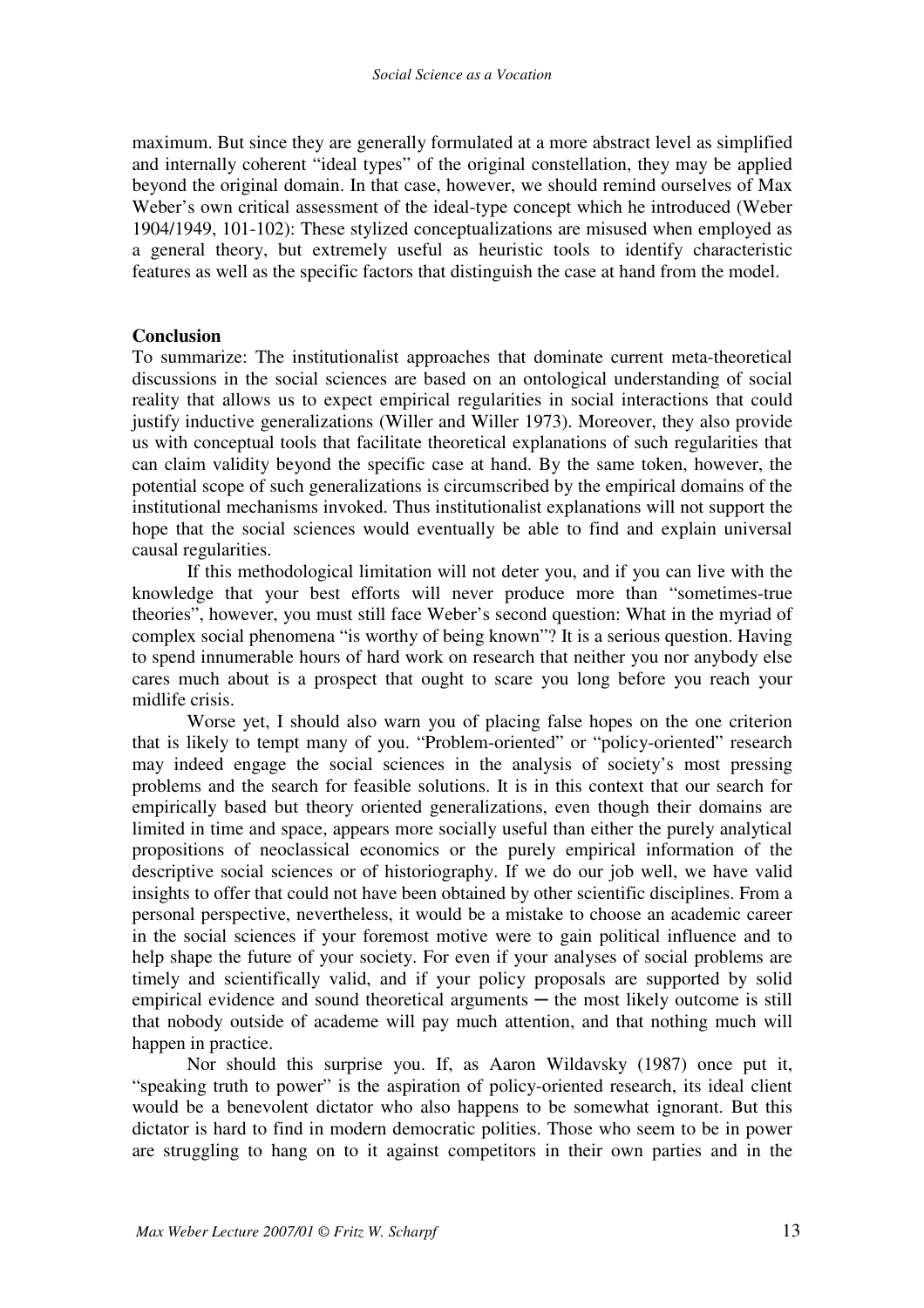opposition. And if they succeed, they must still share power with multiple domestic and foreign veto players that have their own interests and agendas. Under these conditions, the practical effectiveness of even the most pertinent social analyses and policy recommendations depends on windows of opportunity where they happen to suit the strategic and tactical needs of the actors in charge. Such opportunities are hard to anticipate, and if we try to chase them with our research, we are likely to end in deep frustration. With some modification, the same can be said about the attention of the media.

Even in policy-oriented research, therefore, the best we can do is to have well founded analyses and recommendations available and clearly communicated, so that political actors and the media may remember them if and when the opportunity should arise. This much is within our power, and this should be our pride. If instead influence on public policy or public opinion were your main aspiration, you would be better off going directly into politics, the bureaucracy or the media, rather than expecting that they will eventually come to you for advice or orientation.

So we have come back to where we started. If a career in the academic social sciences will bring us neither wealth nor power nor fame, and if we cannot even count on being able to influence public policy or public opinion, we might as well forget all extrinsic motives based on considerations of instrumental rationality. If we decide to commit our lives to doing social science, we must rely on intrinsic motives  $-$  and the best one I can imagine is a desire to add to our collective understanding of the social world in ways that would not be possible in any other line of work. True, the knowledge we will be able to gain will not be valid everywhere, and it will not endure for the ages. But for our own time and place, it may be the best knowledge that can be obtained. If you accept that, you should also feel free to follow Max Weber's first advice: Let your own deep value commitments guide you in selecting your research topics, even if others might seem more promising from a career perspective. Good social science is terribly hard to do, and you will not be at your best working on questions that you don't care about. But with all these caveats, let me also assure you: The life of the social scientist has its own and unique rewards, and if you care about these you should be congratulated for having chosen well.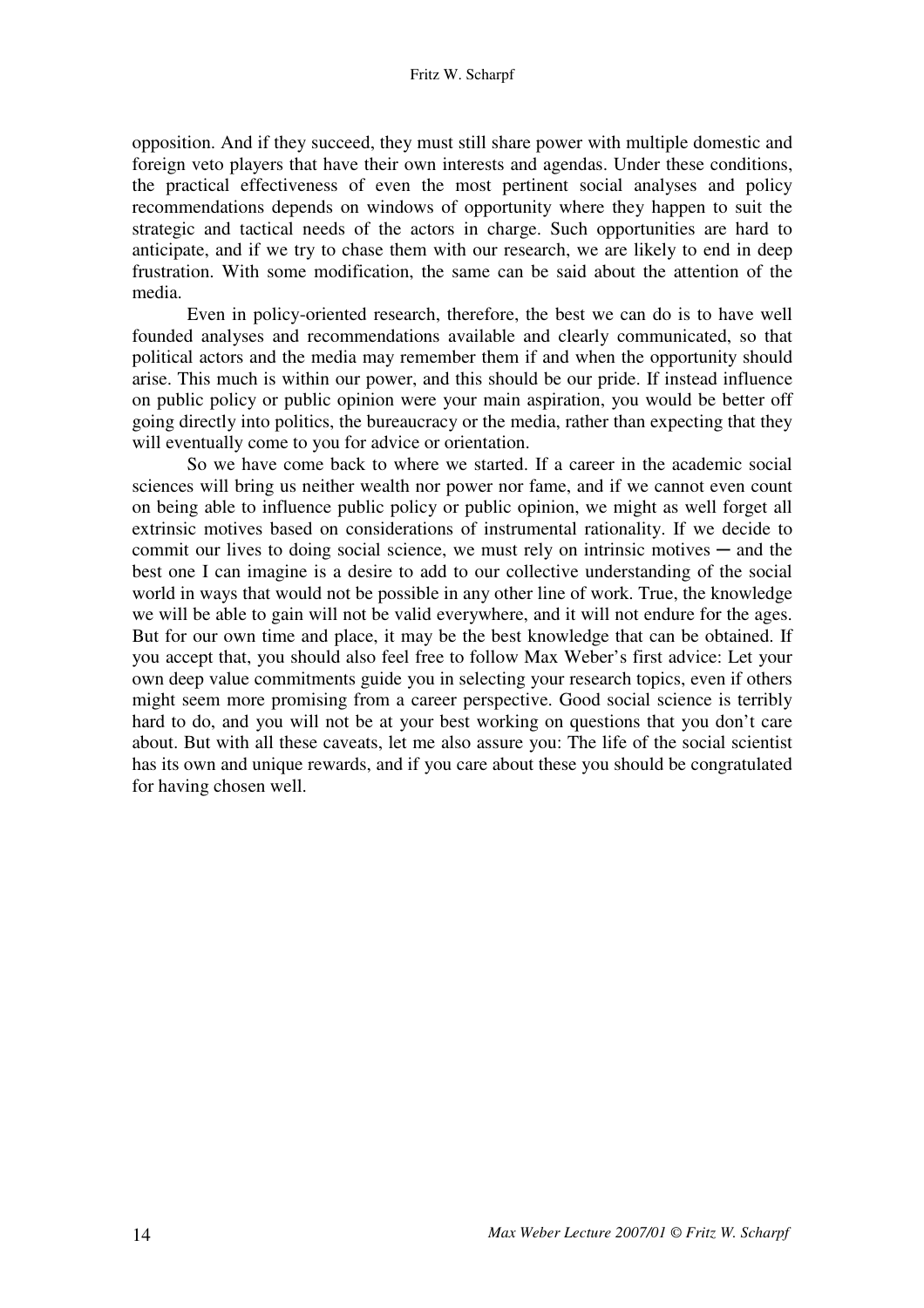## **References**

- Abel, Theodore 1948: The Operation called "Verstehen". In: American Journal of Sociology 54, 211-218.
- Arrow, Kenneth K. and Gerard Debreu 1954: The Existence of an Equilibrium for a Competitive Economy. In: Econometrica 22, 265-290.
- Axelrod, Robert 1984: The Evolution of Cooperation. New York: Basic Books.
- Bates, Robert H., Avner Greif, Margaret Levi, Jean-Laurent Rosenthal and Barry Weingast 1998: Analytic Narratives. Princeton: Princeton University Press.
- Berger, Peter L. and Thomas Luckmann 1966: The Social Construction of Reality. Garden City, N.Y.: Doubleday.
- Brunsson, Nils 1989: The Organization of Hypocrisy. Talk, Decisions and Actions in Organizations. Chichester: John Wiley.
- Buchanan, James M. 1986: Liberty, Market and State. New York: New York University Press.
- Buchanan, James M. 1993: The Public Choice Perspective. In: Charles K. Rowley (ed.), The Separation of Power and Constitutional Political Economy. Aldershot, 534- 542 .
- Coleman, James S. 1964: Introduction to Mathematical Sociology. New York: Free Press.
- Dearborn, DeWitt C. and Herbert A. Simon 1958: Selective Perceptions: A Note on the Departmental Identification of Executives. In: Sociometry 21, 140-144.
- Elster, Jon 1999: Strong Feelings. Emotion, Addiction, and Human Behavior. Cambridge, MA: MIT Press.
- Esping-Andersen, Gøsta 1990: The Three Worlds of Welfare Capitalism. Cambridge: Polity Press.
- Esping-Andersen, Gøsta 1985: Politics Against Markets. The Social Democratic Road to Power. Princeton: Princeton University Press.
- Esser, Hartmut 1990: 'Habits', 'Frames', and 'Rational Choice'. The range of theories of rational choice. In: Zeitschrift für Soziologie, 19; H. 4, 231-247.
- Festinger, Leon 1957: A Theory of Cognitive Dissonance. Stanford: Stanford University Press.
- Flam, Helena 1998: Mosaic of Fear. Poland and East Germany Before 1989. New York: Columbia University Press.
- Flam, Helena 2002: Soziologie der Emotionen. UTB 2359. Konstanz: UVK Verlagsgesellschaft.
- George, Alexander 1979: Case Studies and Theory: The Method of Structured, Focused Comparison. In: Paul Larson (ed.), Diplomacy: New Approaches to History, Theory and Policy. New York: Free Press, 43-68.
- Goffman, Erving 1974: Frame Analysis: An Essay on the Organization of the Experience. New York: Harper Colophon.
- Hall, Peter A. 2003: Aligning Ontology and Methodology in Comparative Research. In: James Mahoney and Dietrich Ruschemeyer (eds.), Comparative Historical Analysis in the Social Sciences. New York: Cambridge University Press, 373- 406.
- Hall, Peter A. and David Soskice (eds.) 2001: Varieties of Capitalism. The Institutional Foundations of Comparative Advantage. Oxford: Oxford University Press.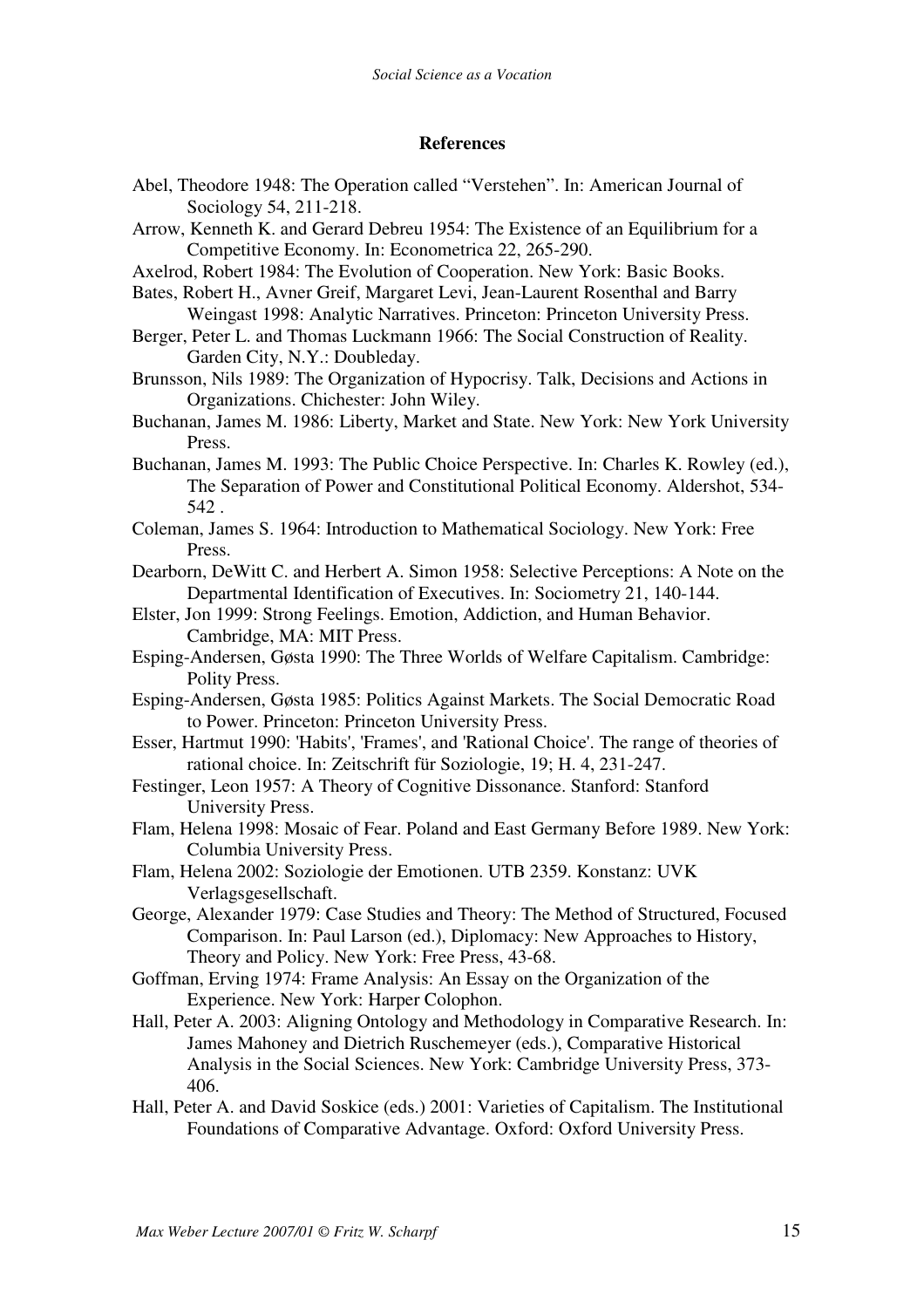- Hall, Peter A. and Rosemary C. Taylor 1998: Political Science and the Three New Institutionalisms. In: Karol Soltan, Eric M. Uslaner and Virginia Haufler (eds.), Institutionas and Social Order. Ann Arbor: University of Michigan Press, 15-44.
- Hausman, Daniel M. 1992: The Inexact and Separate Science of Economics. Cambridge: Cambridge University Press.
- Houthakker, Henrick S. 1950: Revealed Preference and the Utility Function. In: Economica 17, 159-174.
- Iankova, Elena A. and Peter J. Katzenstein 2003: Institutionalized Hypocrisy and European Enlargement. In: Tanja A. Boerzel and Rachel A. Cichowsky (eds.), The State of the European Union. Law, Politics, and Society. Vol. 6. Oxford: Oxford University Press.
- Immergut, Ellen 1998: The Theoretical Core of the New Institutionalism. In: Politics and Society 26, 5-34.
- Joerges, Christian and Renaud Dehousse (eds.) 2002: Good Governance in Europe's Integrated Market. Oxford: Oxford University Press.
- King, Gary, Robert O. Keohane and Sidney Verba 1994: Designing Social Inquiry. Scientific Inference in Qualitative Research. Princeton: Princeton University Press.
- Kittel, Bernhard 2006: A Crazy Methodology? On the Limits of Macro-Quantitative Social Science Research. In: International Sociology 21 (5), 647-677.
- Kittel, Bernhard and Hannes Winner 2005: How Reliable is Pooled Analysis in Political Economy? The Globalization-Welfare State Nexus Revisited. In: European Journal of Political Research 44, 269-293.
- Korpi, Walter 1983: The Democratic Class Struggle. London: Routledge.
- Krasner, Steven D. 1999: Sovereignty: Organized Hypocrisy. Princeton: Princeton University Press.
- LeGrand, Julian 1991: The Theory of Government Failure. In: British Journal of Political Science 21, 423-442.
- Levi, Margaret 1988: Of Rule and Revenue. Berkeley: University of California Press.
- Lijphart, Arend 1999: Patterns of Democracy. New Haven: Yale University Press.
- Lindenberg, Siegwart 1989: Choice and Culture: The Behavioral Basis of Cultural Impact on Transactions. In: Hans Haferkamp (ed.), Social Structure and Culture. Berlin: DeGruyter, 175-200.
- Lindenberg, Siegwart 1991: Die Methode der abnehmenden Abstraktion: Theoriegesteuerte Analyse und empirischer Gehalt. In: Hartmut Esser and Klaus G. Troitzsch (eds.), Modellierung sozialer Prozesse. Bonn: Informationszentrum Sozialwissenschaften, 29-78.
- Lindenberg, Siegwart 1993: Framing, Empirical Evidence and Applications. In: Jahrbuch für Neue Politische Ökonomie. Tübrigen: Mohr, 11-38.
- Lindenberg, Siegwart 2001: Social Rationality versus Rational Egoism. In: Jonathan H. Turner (ed.), Handbook of Sociologcal Theory. New York: Kluwer Academic, 635-668.
- March, James G. and Johan P. Olsen 1989: Rediscovering Institutions. The Organizational Basis of Politics. New York: Free Press.
- McCormick, Robert E. and Robert D. Tollison 1981: Politicians, Legislation, and the Economy. Boston: Nijhoff.
- Meidner, Rudolf and Anna Hedborg 1984: Modell Schweden. Erfahrungen einer Wohlstandsgesellschaft. Frankfurt/M.: Campus.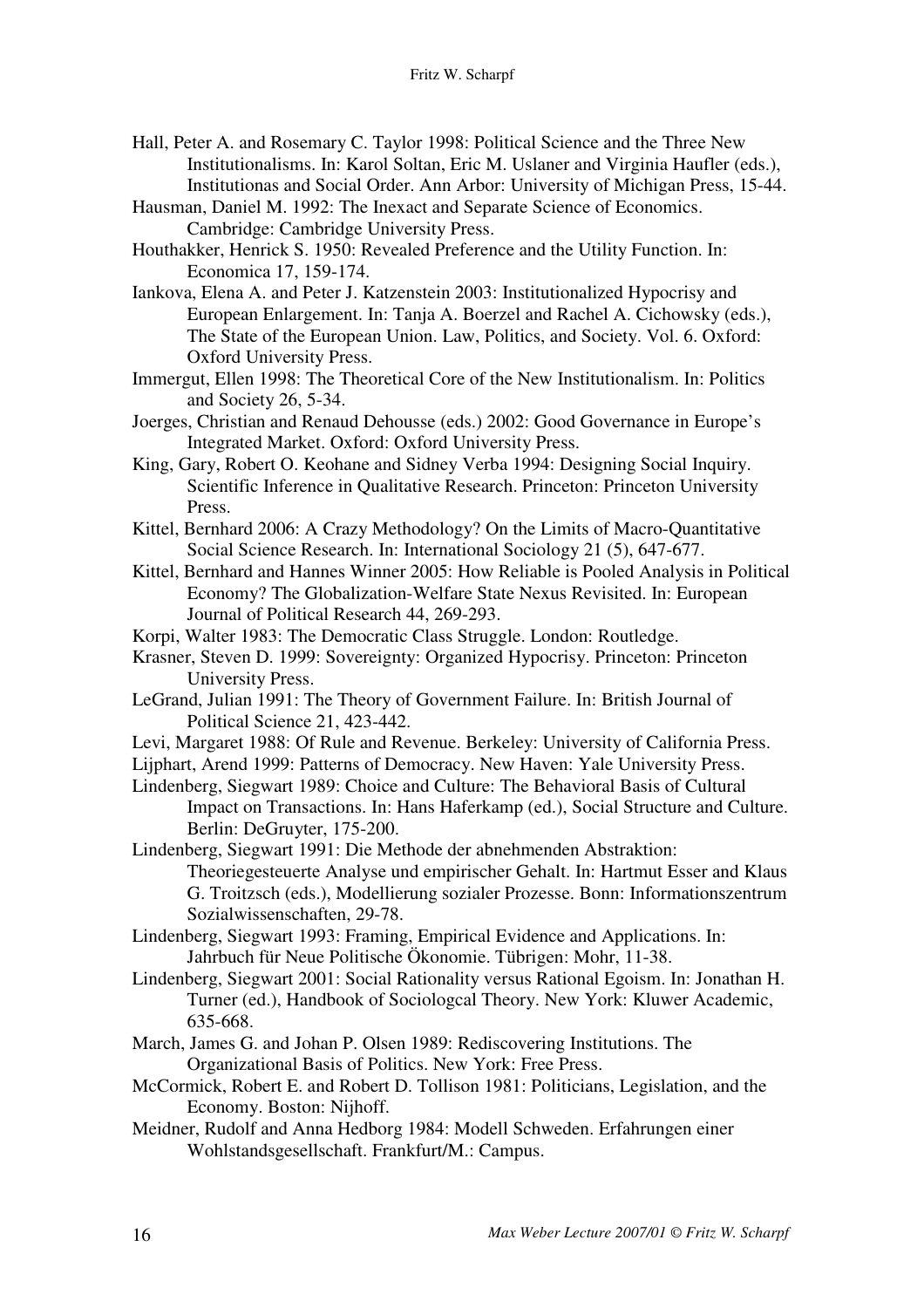- Meyer, John W. and W. Richard Scott 1983: Organizational Environments: Ritual and Rationality. Beverly Hills: Sage.
- Niskanen, William A. 1971: Bureaucracy and Representative Government. Chicago: Aldine Atherton.
- North, Douglass C. 1981: Structure and Change in Economic History. New York: W.W. Norton.
- North, Douglass C. 1991: Institutions. In: Journal of Economic Perspectives 5, 97-112.
- Pauen, Michael and Gerhard Roth (eds.) 2001: Neurowissenschaften und Philosophie. München: UTB/Fink.
- Pierson, Paul 2000: Increasing Returns, Path Dependence, and the Study of Politics. In: American Political Science Review 94, 251-268.
- Pierson, Paul 2002: Historical Institutionalism in Contemporary Political Science. In: Ira Katznelson and Helen V. Milner (eds.), Political Science. New York, 693- 721.
- Popper, Karl R. 1959: The Logic of Scientific Discovery. London: Hutchinson.
- Powell, Walter W. and Paul J. DiMaggio (eds.) 1991: The New Institutionalism in Organizational Analysis. Chicago: University of Chicago Press.
- Scharpf, Fritz W. 1990: Games Real Actors Could Play: The Problem of Mutual Predictability. In: Rationality and Society 2, 471-494.
- Scharpf, Fritz W. 1991: Crisis and Choice in European Social Democracy. Ithaca: Cornell University Press.
- Scharpf, Fritz W. 1997: Games Real Actors Play. Actor-centered Institutionalism in Policy Research. Boulder: Westview Press.
- Scharpf, Fritz W. 2001: Notes Toward a Theory of Multilevel Governing in Europe. In: Scandinavian Political Studies 24, 1-26.
- Schmidt, Vivien A. 2000: Values and Discourse in the Politics of Adjustment. In: Fritz W. Scharpf and Vivien Schmidt (eds.), Welfare and Work in the Open Economy. Vol. 1. From Vulnerability to Competitiveness. Oxford: Oxford University Press, 229-309.
- Schmidt, Vivien A. 2006: Give Peace a Chance: Reconciling Four (not Three) "New Institutionalisms" . Paper prepared for presentation at the Annual Meetings of the American Political Science Association (Philadelphia, PA, Aug.31-Sept. 3, 2006).
- Schmitter, Philippe C. 1979: Still the century of corporatism? In: Philippe C. Schmitter and Gerhard Lehmbruch, Trends toward corporatist intermediation. Beverly Hills [u.a.], 7-52.
- Schotter, Andrew 1981: The Economic Theory of Social Institutions. Cambridge: Cambridge University Press.
- Simon, Herbert A. 1951: A Formal Theory of the Employment Relation. In: Econometrica 19, 293-305.
- Simon, Herbert A. 1957: A Behavioral Model of Rational Choice. In: Herbert A Simon, Models of Man. Social and Rational. New York: John Wiley, 241-260.
- Simon, Herbert A. 1972. Theories of Bounded Rationality. In: Decision and Organization. North-Holland: Amsterdam. 161-176.
- Steinmo, Sven, Kathleen A. Thelen and Frank Longstreth (eds.) 1991: Structuring Politics. Historical Institutionalism in Comparative Analysis. Cambridge: Cambridge University Press.